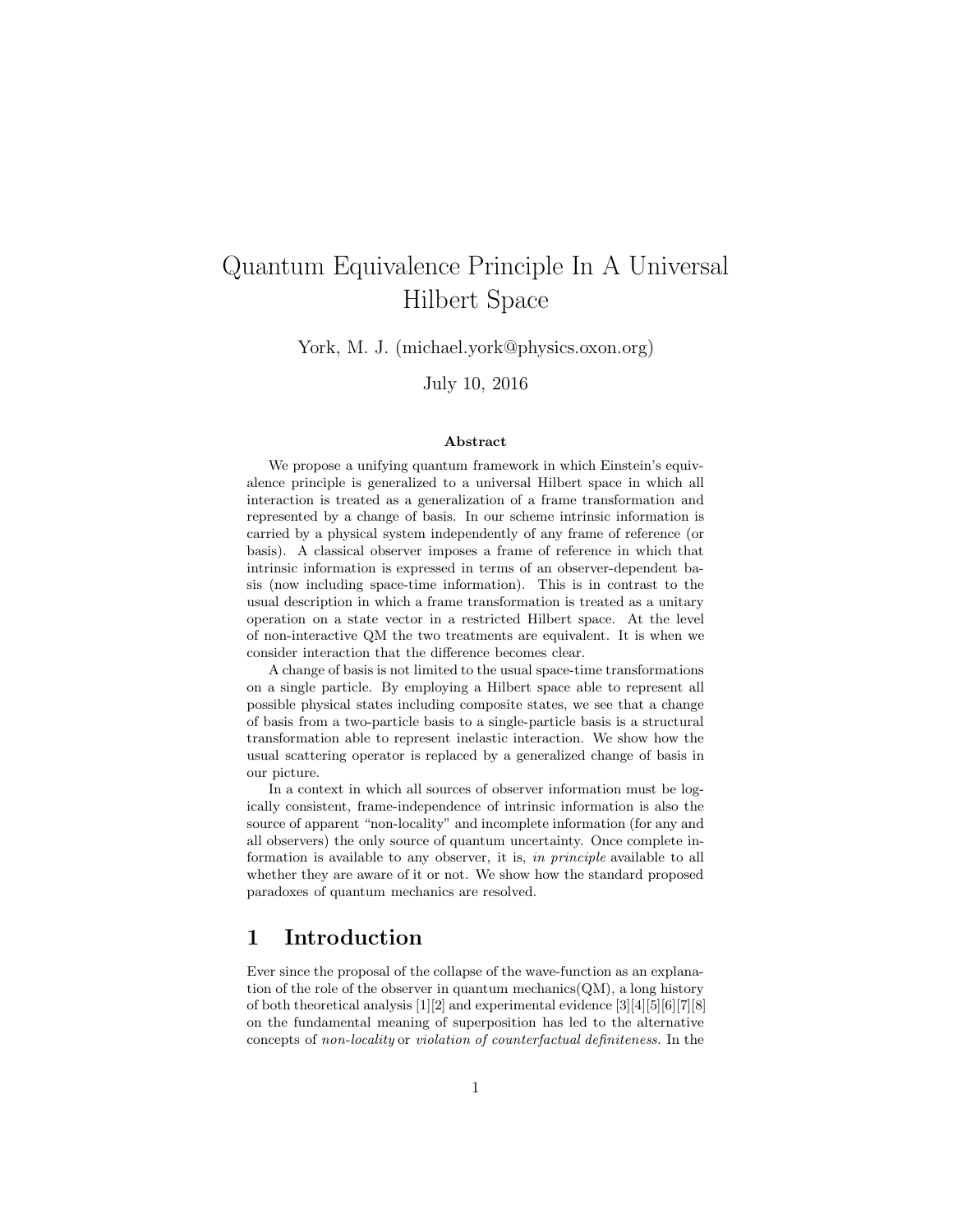non-local picture, the collapse of the wave-function attributable to observation also triggers the remote and superluminal collapse of the wavefunction of an entangled but unobserved system into a state determined by the observed system. If violation of counterfactual definiteness is taken as the resolution of the experimental evidence then time-dependent evolution is brought into question.

Throughout this history it has been typically assumed that the wavefunction is a physical space-time-dependent property of real systems – which necessarily depends on the concept of space-time. Indeed, the very concepts of non-locality and counterfactual definiteness have meaning only in a space-time context. However, relativity theory has taught us that space-time requires an observer-dependent frame of reference. So what then is space-time in the absence of observation?

Work on the quantum gravity problem has led to the notion that spacetime is an *emergent* property of quantum entanglement<sup>[9]</sup> rather than fundamental to reality. We take the view here that classical co-ordinate space-time is a creation of an observer, in order to describe interactive phenomena and relate diverse events. A physical system viewed by an observer as local to a space-time point or trajectory carries only the *intrinsic* information contained in its own state and that intrinsic information is independent of the observer. The intrinsic information itself can carry no space-time data since such data would vary from observer to observer. It is the observer that attaches their own frame-dependent description (including a space-time frame) to the intrinsic state information thereby specifying a basis set and, prior to actual observation, the superposition it implies.

A motivating factor in Einstein's development of general relativity was the notion that acceleration and gravity were equivalent[10]. Effectively, an observer in an accelerating frame of reference relative to an object sees that object as undergoing a force. But space-time transformations alone are not sufficient to describe all interaction. Instead, a key part of our proposal here is that all forces, all interaction in QM, is equivalent to a generalized "frame" transformation in a universal Hilbert space and represented by a change of basis. Isolated interacting systems are described by a state with definite (conserved) intrinsic information; differing appearances of that state are described in terms of different basis sets chosen by observers. Gravitational "action-at-a-distance" is then described by such a transformation in a way that is similar to any other form of elastic scattering.

Moreover, an observer is not merely a recipient of information from events; it can also, by a process of event selection or apparatus manufacture for example, be a *conditioner* of relevant information and the possibility of instigation and/or selection limiting the uncertainty is inherent in the quantum concept of an observer and the basis set that observer chooses. Any resulting probabilities of state measurements will then be conditional on the experimental set-up. The importance of this conditional aspect of the quantum probability distribution on the nature of the observation being made is often forgotten when theorists assume that uncertainty is somehow inherent in physical reality, since those conditions affect the distribution itself; but since those observational conditions can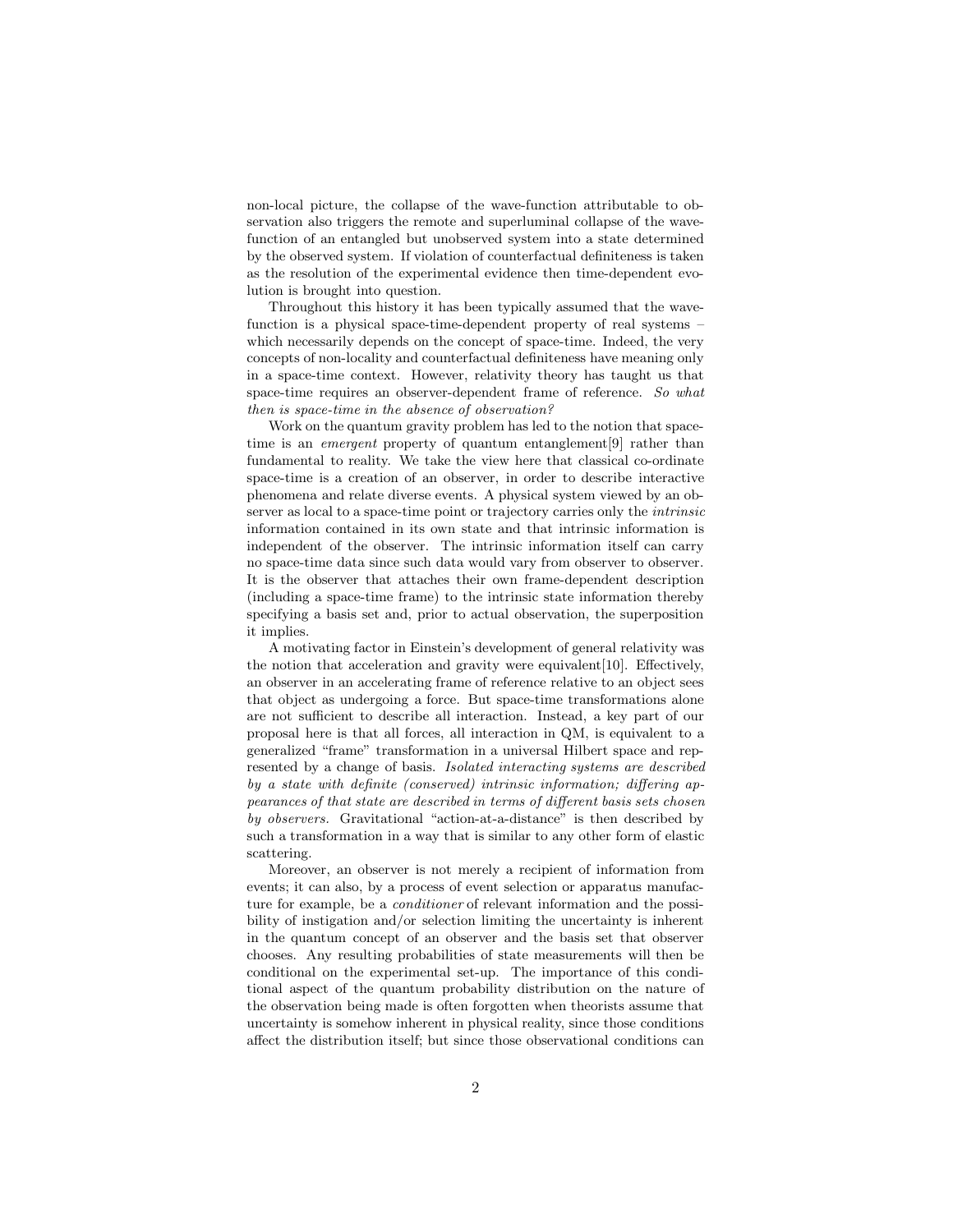be arbitrarily deterministic<sup>1</sup>, such conditional dependence would not be possible if the distribution were an intrinsic property of the system being observed rather than the observational context.

For example, once intrinsic information is available to a primary observer it can in principle be communicated to other observers. If a secondary observer also obtains information by direct observation – or any other source – then the logic on which all science is built requires that it be consistent with any information that could be communicated by the primary. The uncertainty of a secondary observer's information, prior to actual observation, is then limited only by any prior information that has indeed been previously communicated, but the fact that the system has already been observed and any future observation must give the same result, means that the state of the system will be definite (unless it has interacted in the meantime) and not uncertain. The secondary observer's knowledge of the state of a physical system can then always be resolved by either direct observation or by further communication from the primary observer. But if both sources are available then they must be consistent. This is a classical notion that, by simple logic, must apply to all observation including that of quantum systems<sup>2</sup>. Once information is available at any space-time location it is available at any other location that is separated by a time-like or light-like interval and, by scientific logic, cannot be contradicted by a subsequent measurement at the other location.

By sharing information multiple classical observers can build a spacetime framework in which they can relate multiple events and their component systems according to empirical rules governing space-time behavior. This is how theories of space-time dynamics are built. But the underlying dynamics is one of Hilbert space and basis transformation.

# 2 Physical Systems And Observers

A major source of confusion in the historic development of QM has been the role of the observer, the notion of a space-time wave-function and the relationship between them. We see this confusion as having its origin in the notion that space-time co-ordinates are a property of a physical system rather than a property imposed by an observer.

In what follows we shall attempt to describe physical systems by the intrinsic information they carry with the proviso that this information is not dependent on any observer's space-time frame but can be passed from observer to observer unchanged. In the usual Hilbert space formulation, a given basis set is defined by a set of allowed quantum numbers and the information carried by a state is confined to a frame-dependent selection of a ray and can be expressed as an eigenvector or a superposition in that chosen basis. In that formulation, the ray that represents the state

<sup>&</sup>lt;sup>1</sup>A particle produced in a definite intrinsic quantum state carries no uncertainty about its available information, for instance. It is only in any given observer-dependent basis that, because the state may be a superposition, observer-dependent information is incomplete. It is always possible to find a basis in which intrinsic information is an eigenstate.

<sup>&</sup>lt;sup>2</sup>We can also view it the other way around as an additional imposition of the (scientific) observer.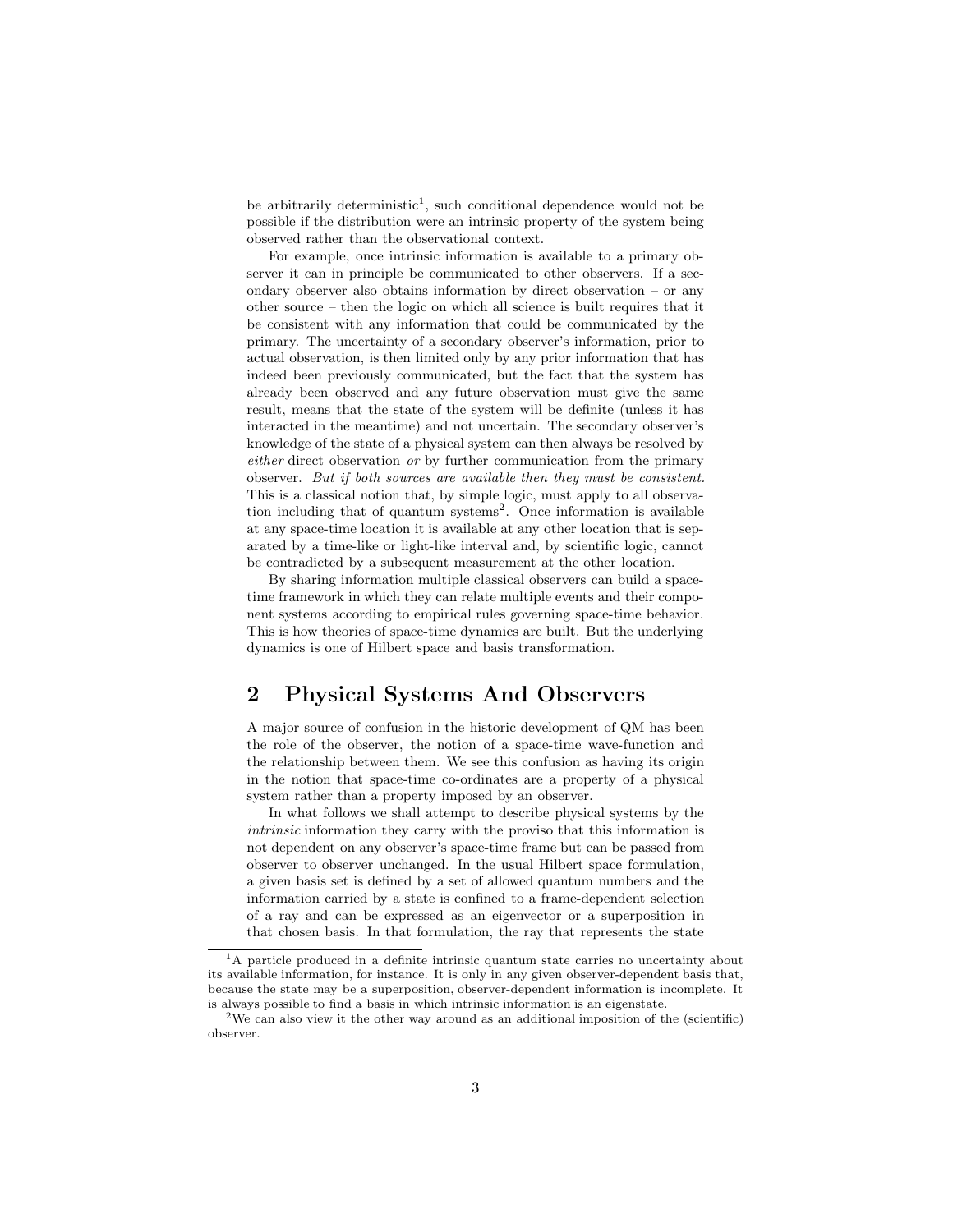changes as we transform from one space-time frame to another. In our formulation, the observer's choice of frame is instead a critical part of the observer-dependent basis set defining the physical state in terms of a given set of allowed quantum numbers, but in all frame transformations, the intrinsic state information itself and its state vector (uniquely selected from its ray) are preserved; only the frame-dependent basis set changes.

## 2.1 A Universal Hilbert Space

We shall define our Hilbert space  $\mathcal H$  as a single universal space in which the intrinsic information  $I$  carried by any physical system is represented by a unique vector  $|I\rangle$  selected<sup>3</sup> from a given ray. Most importantly, that vector representing the intrinsic information is independent of how we choose to express that information. For instance, a reference frame defines a particular expression of that information, but the intrinsic information and its representational vector is independent of the choice of frame. Likewise, if the information comes in parts, the state vector representing the intrinsic information must be independent of the order in which we describe those parts.

Given a classical observer  $(CO)$  – or potential  $CO$  – of that information with a reference frame  $F$ , the observable states  $O$  form a complete set of basis vectors which we shall write as  $|F(O) >$  and which must also be uniquely chosen. We can think of  $O$  as a frame-dependent expression of the information I.

For any CO and any  $F$ , there exists a basis, which we shall call the fundamental basis, in which the observables  $O$  are a list of quantum numbers,  $E = (e, \mathbf{p}, s, \mu, \{q\})$ , where e is energy, **p** is 3-momentum, s is spin,  $\mu$ is the projection of spin along the quantization axis  $\hat{\mathbf{z}}$  and  $\{q\}$  represents additional quantum numbers presumably arising from some symmetry group. Typically this list of quantum numbers would define the state of a single particle. However, in our  $\mathcal H$  they would specify the "total" quantum numbers of a single system, whether elementary or composite. These quantum numbers label the eigenstates of one possible basis set when associated with a frame  $F$ . It is tempting to think of these quantum numbers as independent variables; but, as seen by any observer, we expect that  $\mu$  is restricted by the value of s and also that e and  $|\mathbf{p}|$  are related<sup>4</sup>. So, for the moment, we shall leave open the possibility that there are inter-relationships that limit the available range of eigenstates. Composite states with multiple sets of  $E$ , each (optionally) with its own frame of reference, will also form possible basis sets.

#### 2.1.1 Transforming Frames

Given information  $I$ , we can then write it as a superposition in the frame  $F$  as

$$
|I> = \sum_{O} |F(O) >< F(O)|I > \tag{1}
$$

<sup>&</sup>lt;sup>3</sup>Although possible selections can differ by a complex scalar factor, a unique selection must be made.

 $4$ Although we are not yet compelled to restrict ourselves to the Lorentzian case.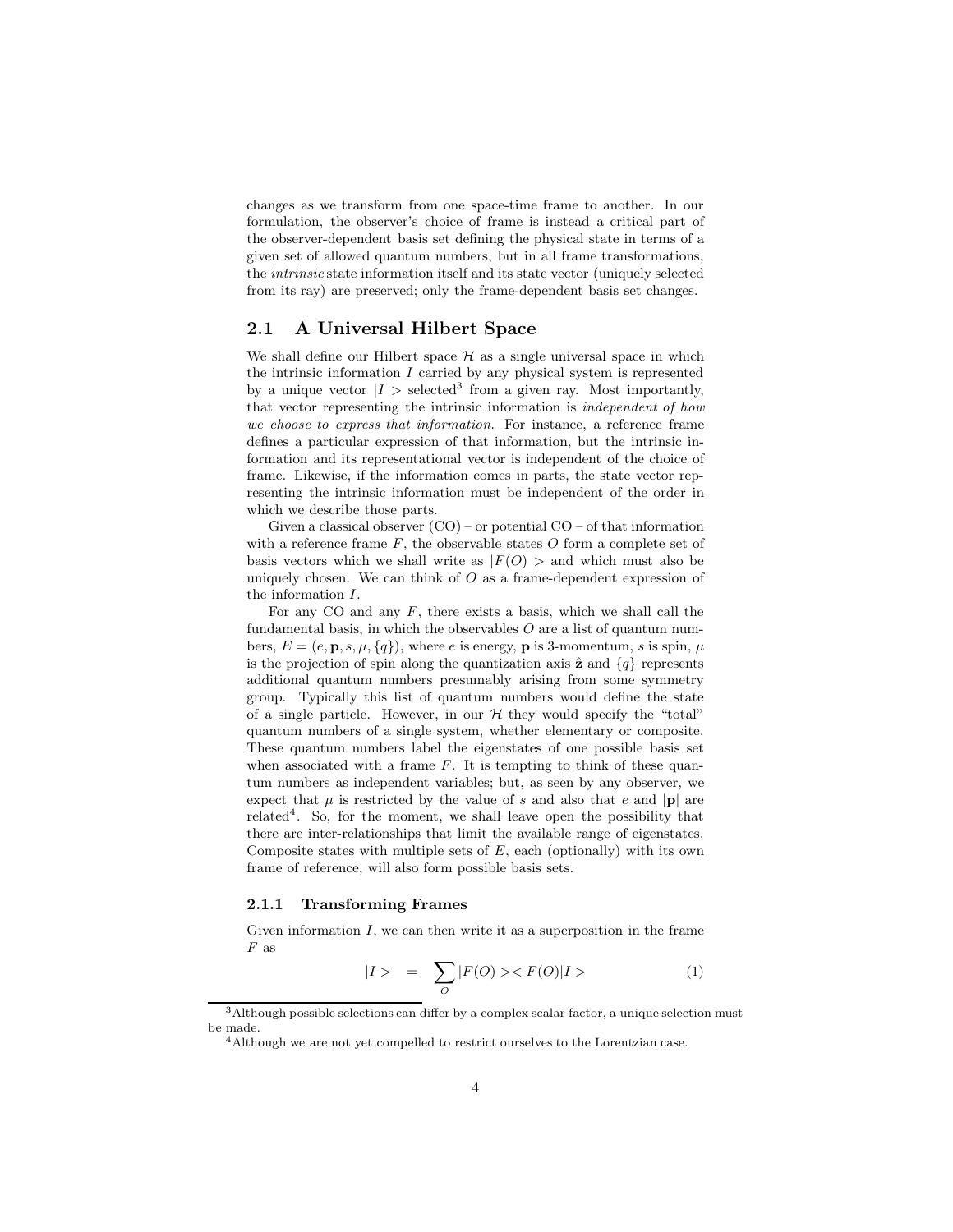where the sum is over all members  $O$  of the basis set labeled by  $F$  (and perhaps an integral for continuous quantum numbers such as the intrinsic energy). We shall call the scalar  $\langle F(O)|I\rangle$  the *availability* of the state O in the frame F given the information I. The quantities  $| < F(0) | I > |^2$ give the relative frequencies of observing the states  $O$  in  $F$  given the information I. From now on, we shall assume that  $|I\rangle$  and  $|F(O)\rangle$  are both appropriately normalized so that  $| < F(0) | I > |^2$  gives the unique statistical probability. Likewise, in a different frame/basis  $F'$  we have

$$
|I> = \sum_{O'} |F'(O')| > \langle F'(O')|I \rangle \tag{2}
$$

so the frame transformation is equivalent to a change of basis. Note that any scalar multiplier<sup>5</sup> of  $|I>$  that we might arbitrarily apply when changing frames can be absorbed as a common factor into the availabilities and this is what enables us to choose both a unique frame-independent vector  $|I\rangle$  and a unique basis set F from their rays. In particular if there is a frame  $F$  in which  $I$  is an eigenstate  $O$  then it can be expressed as a superposition in the the basis  $F'$  as

$$
|F(O) \rangle = \sum_{O'} |F'(O')| > F'(O')|F(O) \rangle \tag{3}
$$

This is in contrast to the normal QM scheme in which a frame transformation is described by a unitary operator  $\hat{U}(\mathsf{T}(F,F'))$  representing the transformation T that takes  $F \to F'$ :

$$
|F(O) > \rightarrow \hat{U}(T(F, F'))|F(O) >
$$
  
= 
$$
\sum_{O'} |F(O')| > F(O')|\hat{U}(T(F, F'))|F(O) >
$$
  
= 
$$
\sum_{O'} |F(O')| > U_{O'O}(T(F, F'))
$$
 (4)

(Conventionally, the explicit frame indications  $F$  is usually omitted from the state vectors which are usually labeled only by  $O$ . However,  $F$  is obviously implied since the states O demand a frame of reference to be meaningful.)

However, equivalence between 3 and 4 can be seen from the identification

$$
\hat{U}(\mathsf{T}(F,F'))|F(O) > = |F'(O) >
$$
\n<sup>(5)</sup>

$$
\langle F'(O')|F(O) \rangle = U_{O'O}(\mathsf{T}(F',F)) \tag{6}
$$

and interchanging  $F \leftrightarrow F'$  in 4. That is, in the traditional scheme the frame change is represented by the frame-dependent informational change  $I \rightarrow I'$  in a fixed basis with a corresponding change in the vector that represents it; whereas in our scheme, the change in frame  $F \to F'$  is

<sup>&</sup>lt;sup>5</sup>Or phase factor only, if  $|I>$  is properly normalized.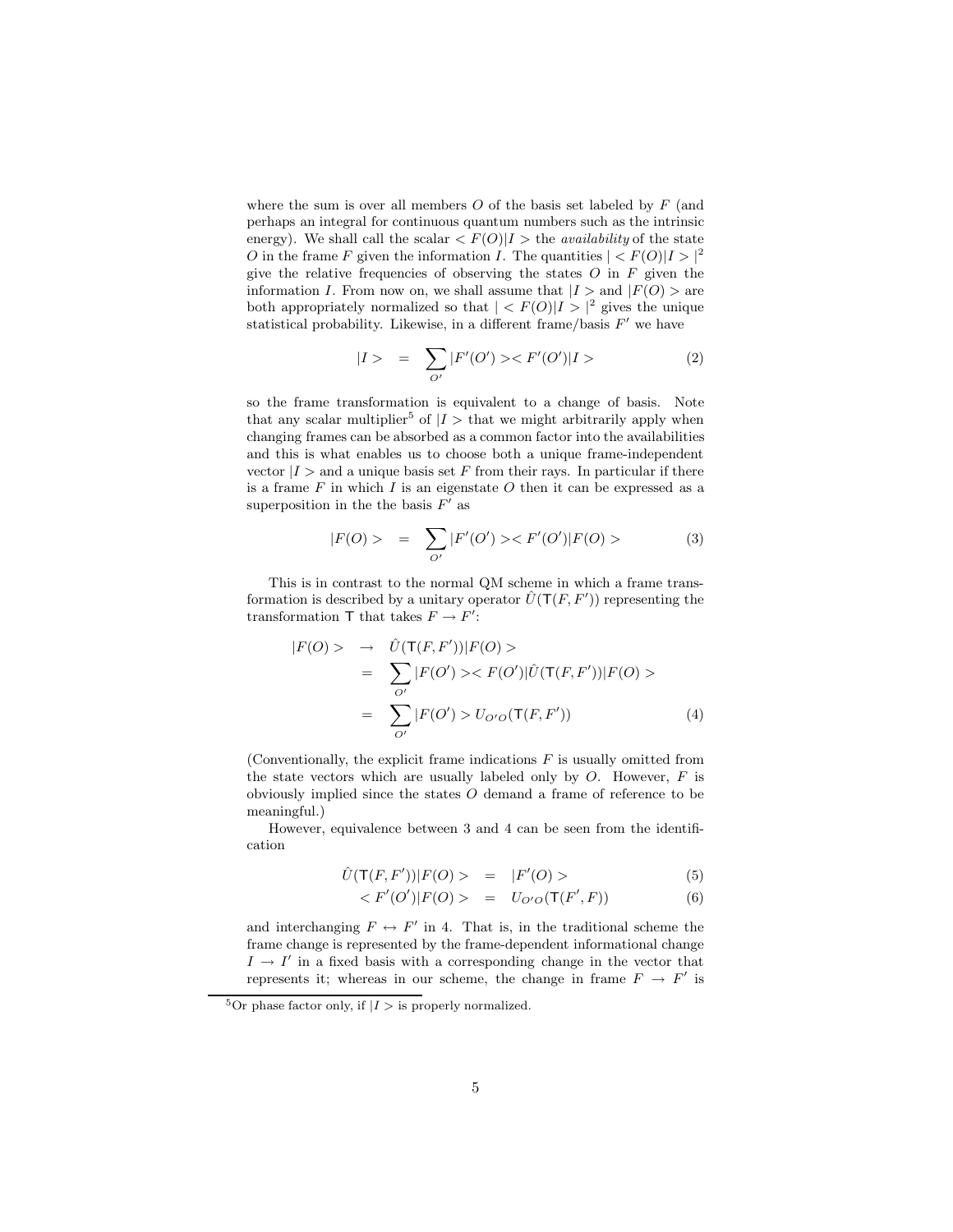represented by a change of basis while explicitly preserving the frameindependent information content  $I$  and the vector that represents it and it is the availabilities of the observable states  $O$  that are changed,

$$
\langle F(O)|I \rangle \rightarrow \langle F'(O)|I \rangle
$$
  
= 
$$
\sum_{O'} \langle F'(O)|F(O') \rangle \langle F(O')|I \rangle
$$
  
= 
$$
\sum_{O'} U_{O,O'}(T(F',F)) \langle F(O')|I \rangle
$$
 (7)

### 2.1.2 Quantum Equivalence Principle

The interpretation of  $| \langle F'(O')|F(O) \rangle |^2$  (from 6) as the relative frequency of finding a state O' in basis/frame  $F'$ , given a state O in ba $sis$  frame  $F$  is the essence of our Quantum Equivalence Principle. It is the statement that quantum forces are indistinguishable from a generalized frame transformation given by a change of basis. The quantity  $U_{O'O}(F', F)$  is the scattering amplitude for the transition  $O \to O'$  and is equivalent to the availability of  $O'$  from  $O$  given the change in basis specified by  $F \to F'$ . In conventional QM, the notion of a frame transformation is normally concerned with space-time frames. So for a given observer, with a fixed space-time frame, there may appear to be no apparent frame transformation. What we have suggested here is that the concept of a frame transformation be generalized to a change of basis.

Suppose an observer sets up the apparatus to create an initial system in basis  $F$  then sets up the detection system to view the system in basis  $F'$ . The resulting scattering rate from state O to state O' is then given as the squared magnitude of the availability of  $O'$  in basis  $F'$  given  $O$  in basis F. We claim that, whether or not the observer specifically creates such basis choices, they are always available and equivalent to any observed "interaction". What a CO sees as interaction between two or more systems can then be interpreted as such a change of appearance or description and again described in  $H$  by a change of basis that preserves the intrinsic information unchanged.

Now we recall that we have insisted that  $H$  is universal, by which we mean that it is not merely limited to single states such as elementary particles, but also includes composite states with multiple components. Furthermore, basis transformations may now include changes to  $\{q\}$  as well as energy/momentum/spin. But differing state descriptions will again be represented by the same vector if they carry the same intrinsic, frameindependent, information. The informational distinction we make between different composite systems represented by the same vector in  $H$  is purely, like energy-momentum-spin, a property of a given frame of reference not an intrinsic property of the state itself and we can think of such observerdependent changes of informational description as a generalized frame transformation where "frame" clearly has a much wider meaning than the usual concept of a space-time frame but can still be represented by a change of basis.

For example, an eigenstate of a single system may also be a superposition of multi-component states. A particle decay would be an example of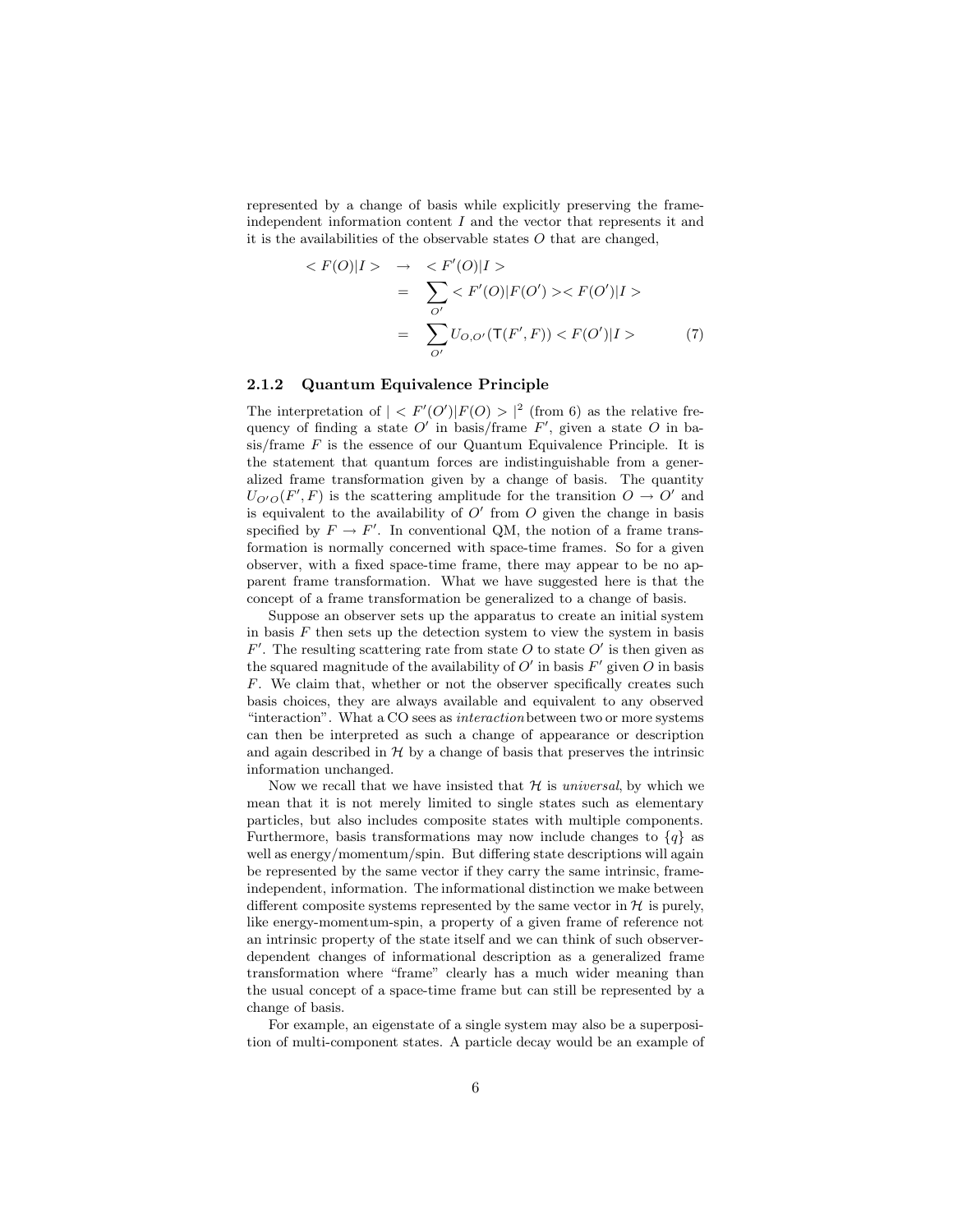such an interactive transformation in which the transformation in observables is structural. In this case we can think of an interactive transformation as a change in the basis set from a single state basis to a composite basis. Likewise a multi-component system in which each component is separately observed in an eigenstate can be described by an interactive transformation as a superposition of single system eigenstates. Inelastic scattering can then be seen as an interactive transformation composed of not just distinct spatial transformations on individual particles, but also accompanied by linked identity transformations.

Elastic scattering of elementary particles would then be described by an interactive transformation composed of separate spatial transformations to each particle state whilst preserving the intrinsic information in the "before" and "after"<sup>6</sup> scattering. In elastic scattering of elementary particles there is, of course, no change in identities. But there is still the possibility of an equivalent transformation. In particular, we could describe such elastic scattering by a rotation of the center of momentum frame and possible rotations of the individual spin projection frames<sup>7</sup>. This gives us the angular distribution and spin distribution for a given energy. To determine the energy dependence we would have to know the energy dependence of the availabilities. Clearly this would imply the energy dependence of elastic scattering as the microscopic limit of the same "universal force" that includes gravity.

Employing the frame specification explicitly in identifying a basis is what enables the concept of frame-independent information. The corollary is that the basis states and availabilities then become the frame-dependent properties rather than the intrinsic informational state.

In general, 3 tells us that an eigenstate in one basis will transform to a superposition in another. For instance a rotation applied to the spin frame of a fundamental state will, in general transform an eigenstate of  $\mu$  to a superposition of  $\mu'$  eigenstates. However, a rotation about the quantization axis will result only in a change of phase and a  $2\pi$  rotation will result in a possible sign change  $\langle F(E) | F'(E) \rangle = (-)^{2s}$ . This shows explicitly the importance of including the frame specification – and in a way that explicitly accounts for odd rotations of  $2\pi$  – in the basis eigenstate descriptions. And although this means the availabilities will change phase or sign, the relative frequencies and probabilities are, of course, unchanged.

For some transformations, then, the frame change  $F \to F'$  results in the eigenstate transformation  $O \to O'$  where  $O'$  is an eigenstate in the frame  $F'$ . Then both eigenstates are represented by an eigenvector on the same ray so that, when properly normalized, we have for a given pair  $O$ ,  $O',$ 

$$
|\langle F'(O')|F(O)\rangle| = 1 \tag{8}
$$

 $6$ Before and *after* are obviously terms that have meaning only to an observer with a spacetime frame.

 ${}^{7}$ A spin frame is one in which we choose the z-axis to be that in which we measure the spin projection  $\mu$  and need not necessarily coincide with the frame in which we measure **p**. The full specification of a momentum-spin frame requires specifying both the momentum frame and the spin frame.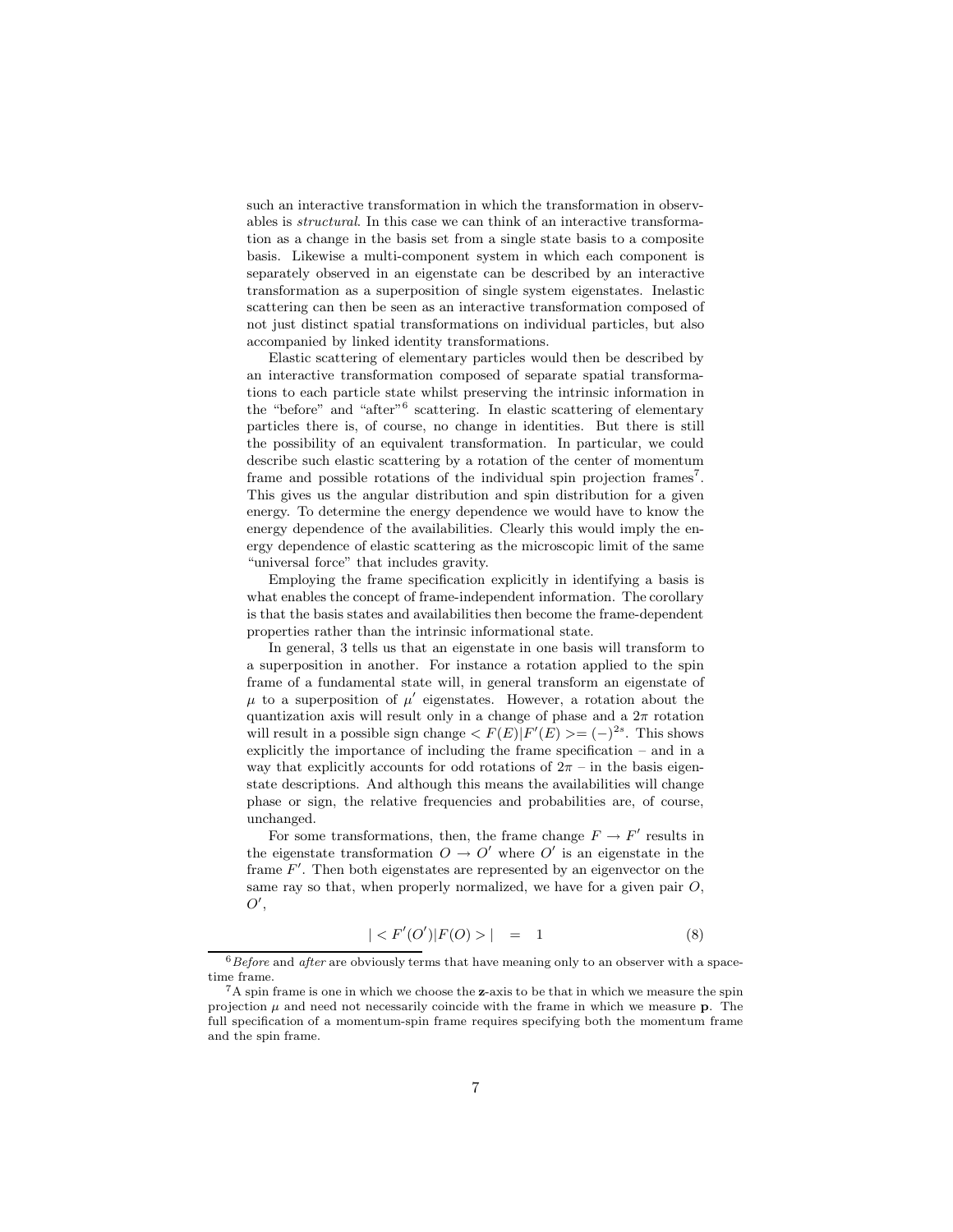or 
$$
|U_{O'',O}(\mathsf{T}(F',F))| = \delta(O''-O')
$$
 (9)

So the frame change results, at most, in a phase change for the basis vectors. And if we again require that the information contained in  $F(O)$ is identical to that contained in  $F'(O')$  then we must choose our basis states such that<sup>8</sup>

$$
|F(O) > = |F'(O')| > \text{ and}
$$
  

$$
\langle F'(O')|F(O) > = 1 \quad \text{whenever } F \to F' \text{ implies } O \to O' \text{ (10)}
$$

Note that we can also define a transformation by its effect on the state  $O$ :

$$
\hat{U}(\bar{T}(O,O'))|F(O) > = |F(O') \rangle \tag{11}
$$

and 10 tells us that whenever the state  $O$  in frame  $F$  and the state  $O'$  in  $F'$  share the same intrinsic information, then the state transformation is the inverse of the frame transformation:

$$
\bar{T}(O, O') = T(F, F')^{-1} = T(F', F) \tag{12}
$$

An example of such a transformation would be a Lorentz boost taking  $E \rightarrow E_L$ :

$$
\langle F_L(E_L)|F(E)\rangle = U_{E_L,E}(\bar{T}(E,E_L)) = U_{E_L,E}(\bar{T}(F_L,F))
$$
  
 
$$
\propto \delta(e_L - \sqrt{e^2 - p^2 + (p_L)^2})
$$
 (13)

(Any other factors would depend on how the other variables are transformed. For the spin projection this would depend on the choice of orientation of the spin frame.)

Regardless of what particular transformation we consider, the relationship 10 tells us that a basis vector can represent a (different) eigenstate in multiple different frames/bases. So, although a frame choice specifies a basis set and a frame transformation will in general imply a change of basis set, a basis vector does not imply a unique frame or basis. To ensure a unique basis we must include the frame specification along with the eigenstates.

#### 2.1.3 The Intrinsic Frame

Now consider a system in a fundamental basis in frame  $F_0$  where the momentum vanishes ( $\mathbf{p} = \mathbf{0}$ ). The fundamental eigenstates  $E_0$  are given by observables  $m, 0, s, \mu, \{q\}$ . For a single massive particle this would be the "rest" frame. Even for a massless particle, we can still choose the basis with quantum numbers  $0, 0, s, \mu, \{q\}$  regardless of whether the frame for this basis is physically attainable. For a composite system we can choose the total quantum numbers in the center of momentum (CM) frame to designate the fundamental basis.

Furthermore there is a special frame – which we shall call the *intrinsic* frame – in which the spin quantization axis  $\hat{z}$  of the spin quantization frame is chosen so that we have a spin eigenstate with  $\mu = j$ . Then we

<sup>&</sup>lt;sup>8</sup>Note that the transformation  $O \to O'$  is the *inverse* of  $T(F, F')$ .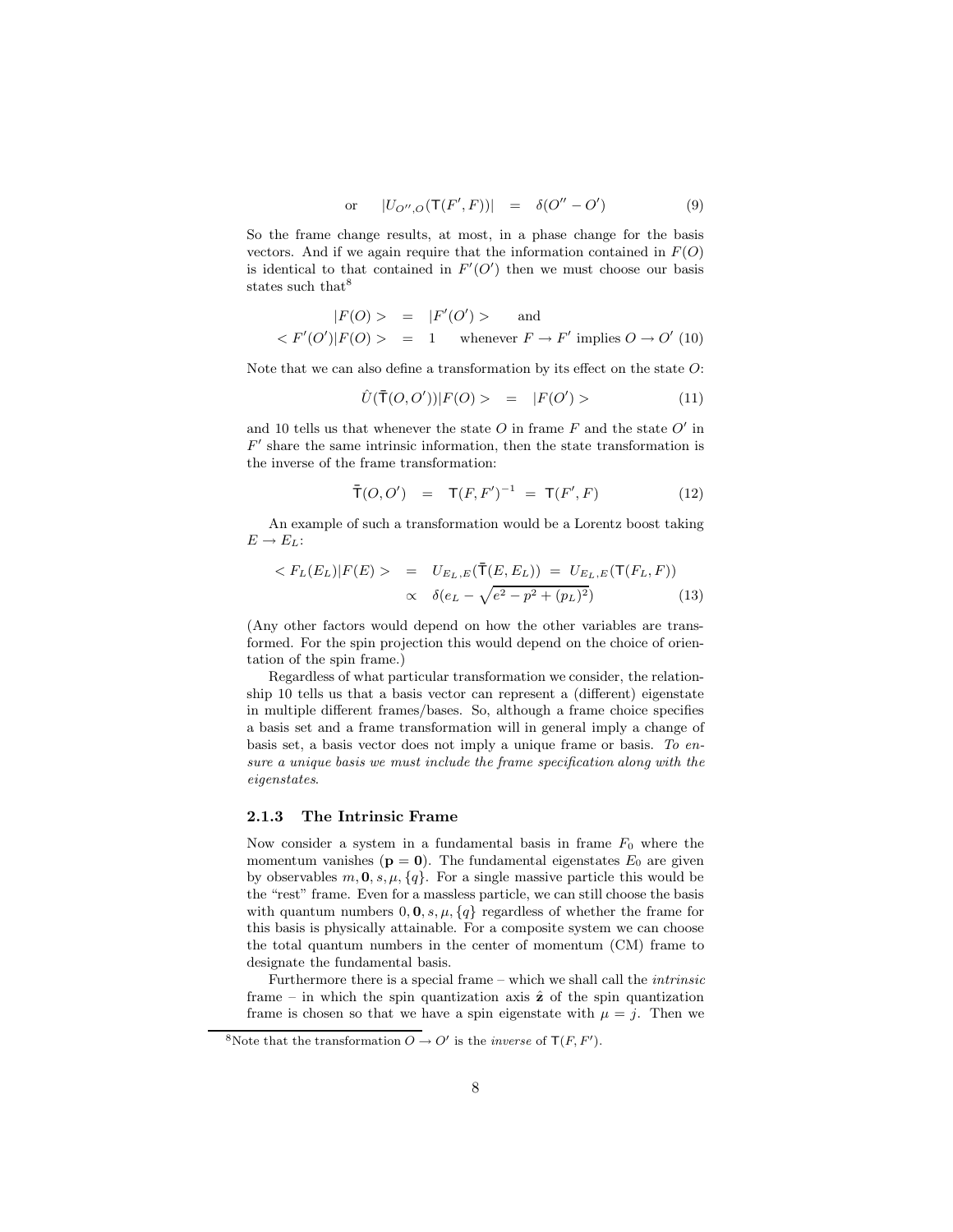can write the intrinsic eigenvector by dropping the redundant  $p = 0$  and  $\mu = j$  variables and using a rounded ket,  $\vert \ldots \rangle$ , as

$$
|\tilde{E}) = |m, s, \{q\}) = |\tilde{F}(\tilde{E}_0) > = |\tilde{F}(m, \mathbf{0}, s, s, \{q\}) > (14)
$$

where  $\tilde{F}$  is the intrinsic frame.

This intrinsic state carries no space-time dependent state observables (such as those which specify the direction of motion or angular momentum orientation) at all. Space-time dependence is introduced by the observer by transforming the intrinsic frame to their own frame. The energymomentum information in a general space-time frame<sup>9</sup>  $F$  is then specified entirely by the observer's choice of rotations and boosts that take it from the intrinsic frame. In particular we can represent the intrinsic information expressed in an arbitrary fundamental frame/basis  $F$  by

$$
|\tilde{E}) = \hat{U}(\mathsf{T}(F,\tilde{F}))|F(\tilde{E}_0) >
$$
  
= 
$$
\sum_{O} |F(O) > U_{O,\tilde{E}_0}(\mathsf{T}(F,\tilde{F}))
$$
(15)

and thus the availability of an eigenstate  $O$  in a frame  $F$ , given an intrinsic state  $E$  is

$$
\langle F(O)|\tilde{E}\rangle = U_{O,\tilde{E}_0}(\mathsf{T}(F,\tilde{F})) \tag{16}
$$

As an example of a pure space-time transformation from the intrinsic state, we can use the prescription of Wigner[11] of rotating the intrinsic frame into one in which we choose the projection axis to be the direction of the boost, then applying the boost followed by a rotation to assign the desired direction of motion:

$$
\hat{U}(\mathsf{W}(\mathbf{p})) = \hat{U}(\mathsf{R}(\hat{\mathbf{p}}))\hat{U}(\mathsf{B}(p))\hat{U}(\mathsf{R}_I^{-1})
$$
\n(17)

where  $R_I$  is a rotation which takes the boost direction into the intrinsic projection axis where  $\mu = j$ ,  $B(p)$  is the boost which generates the momentum  $p = |\mathbf{p}|$  in the direction  $\hat{\mathbf{z}}$  and  $\mathsf{R}(\hat{\mathbf{p}})$  takes the momentum into the intended direction  $\hat{p}$ . It is in this way that, using a space-time transformation  $W(p)$ , we introduce the space-time interpretation of energy, momentum and spin angular momentum. From 10 and 12 we see that if E is the eigenstate that results from applying  $\overline{T}(\tilde{E}, E) = W(\mathbf{p}) = T(F, \tilde{F})$ to the intrinsic state  $\tilde{E}$ , then

$$
|F(E) > = |\tilde{E}) = \hat{U}(\mathsf{W}(\mathbf{p}))|F(\tilde{E}_0) > . \tag{18}
$$

Note also that the prescription 17 can be used for any kind of momentum boost and is not confined to a Lorentz boost.

<sup>&</sup>lt;sup>9</sup>We shall use the terms "space-time frame/transformation/dependence" loosely to include frames/transformations/dependence in energy-momentum-spin space. Most of the space-time transformations we shall discuss will be energy-momentum-spin transformations such as rotations and boosts (translations in energy-momentum space). Bear in mind, also, that the frame transformation from energy-momentum space to co-ordinate space-time is itself well-known to be merely a change of basis.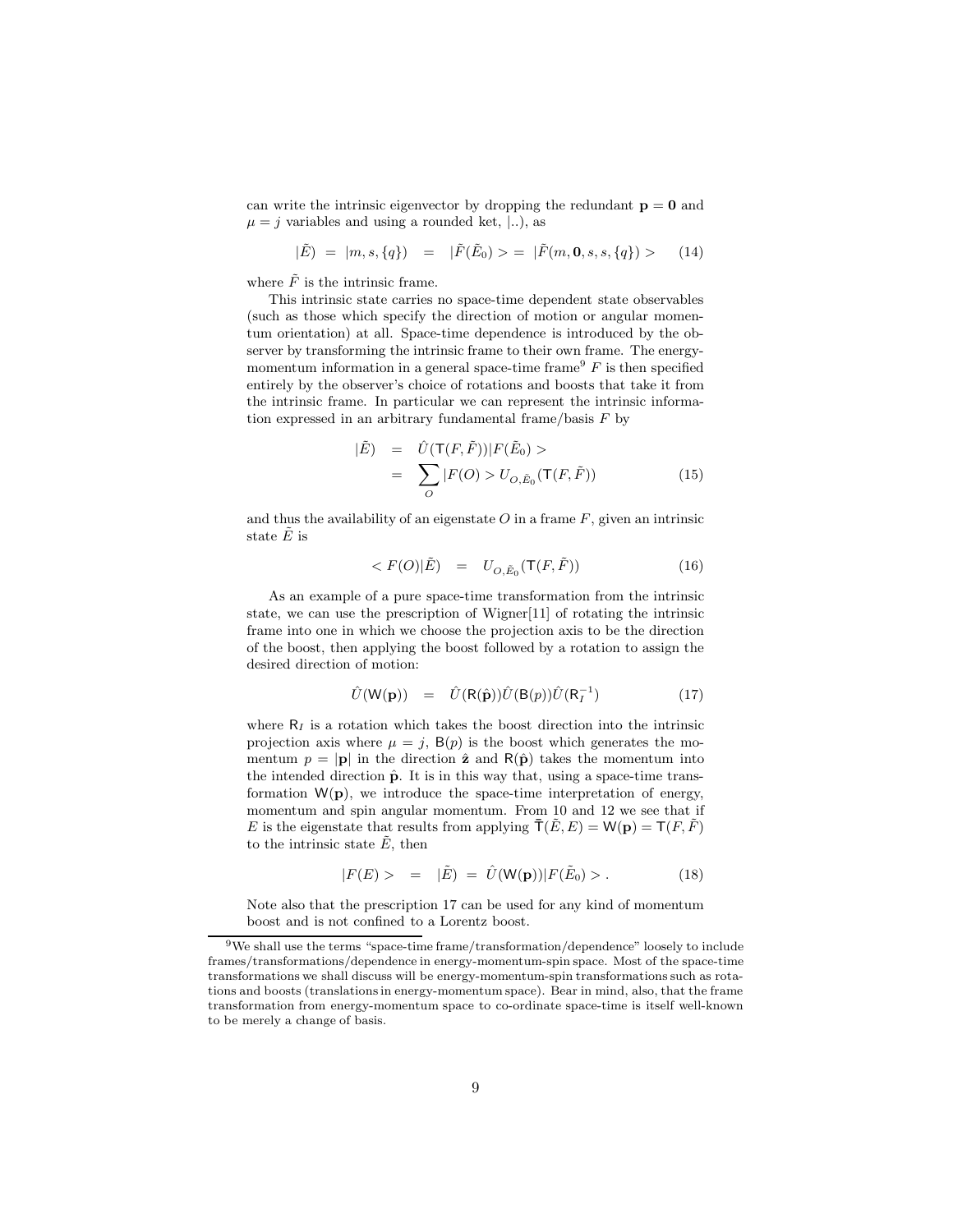#### 2.1.4 The Vacuum State

We think of the vacuum as containing no information. Let us represent the vacuum state in its intrinsic frame by the fundamental state vector  $|0\rangle = |F_0(0, 0, 0, 0, \{0\})\rangle$ . Since this state is represented by a vector in the universal Hilbert space, we can write it as a superposition in any basis  $F$  as

$$
|0\rangle = \sum_{O} |F(O) \rangle \langle F(O)|0\rangle \tag{19}
$$

That is, the vacuum, like any other state can acquire quantum numbers that are frame dependent with availabilities determined by the transformation that takes its intrinsic frame to an observer's frame  $F$ . Naturally, we expect  $\langle F(O)|0\rangle$  to vanish for all O that don't have net vacuum quantum numbers. Thus, apart from the trivial state  $E = (0, 0, \{0\})$ , any other states will have at least two components and such two-particle states, for instance, will necessarily be particle-antiparticle states.

Furthermore, since  $|0\rangle$  is a vector in  $\mathcal{H}^{10}$ , there is a unitary transformation that will take it into any other state vector.

Taking our quantum equivalence principle to its logical conclusion we can imagine there being a frame of reference that any observer could transform to, in which the universe, taken as a single whole system, has the trivial informational properties of the vacuum<sup>11</sup>. But in any other frame, the change of basis is sufficient to give the universe the properties seen by an observer. All it takes for such an observer to see a non-trivial universe is that they specify a frame of reference with its associated basis. Likewise, all it takes for such an observer to exist is that there be frame transformations in which the properties of an observer materialize.

## 2.2 Two-Component States

Consider two states carrying information  $I_a$ ,  $I_b$ . Why should the observable information come to us in this form? One situation might be where the two parts come from different COs possibly describing their distinct partial information in different frames/bases.

Suppose the two vectors  $|I_a\rangle$  and  $|I_b\rangle$  lie in distinct subspaces  $\mathcal{H}_a$ ,  $\mathcal{H}_b$  of  $\mathcal{H}_c$ . Conventionally, we represent the two-component composite state by the vector

$$
|I_a; I_b\rangle = |I_a \rangle |I_b \rangle \tag{20}
$$

(22)

in the direct product Hilbert space  $\mathcal{H}_a \otimes \mathcal{H}_b$  and we have used the braced ket |..} to indicate the order-dependent product vector.

Now, since each of the states  $I_a$ ,  $I_b$  can be represented as a superposition in any given basis, we find that  $|I_a; I_b\rangle$  can also be represented as a superposition in a bi-fundamental basis in  $\mathcal{H}_a \otimes \mathcal{H}_b$ :

$$
|I_a; I_b\} = \sum_{E_a, E_b} |F_a(E_a); F_b(E_b)\} \{F_a(E_a); F_b(E_b)|I_a; I_b\} \quad (21)
$$

<sup>10</sup>Actually a fundamental eigenstate.

 $11$ That is *nothing*.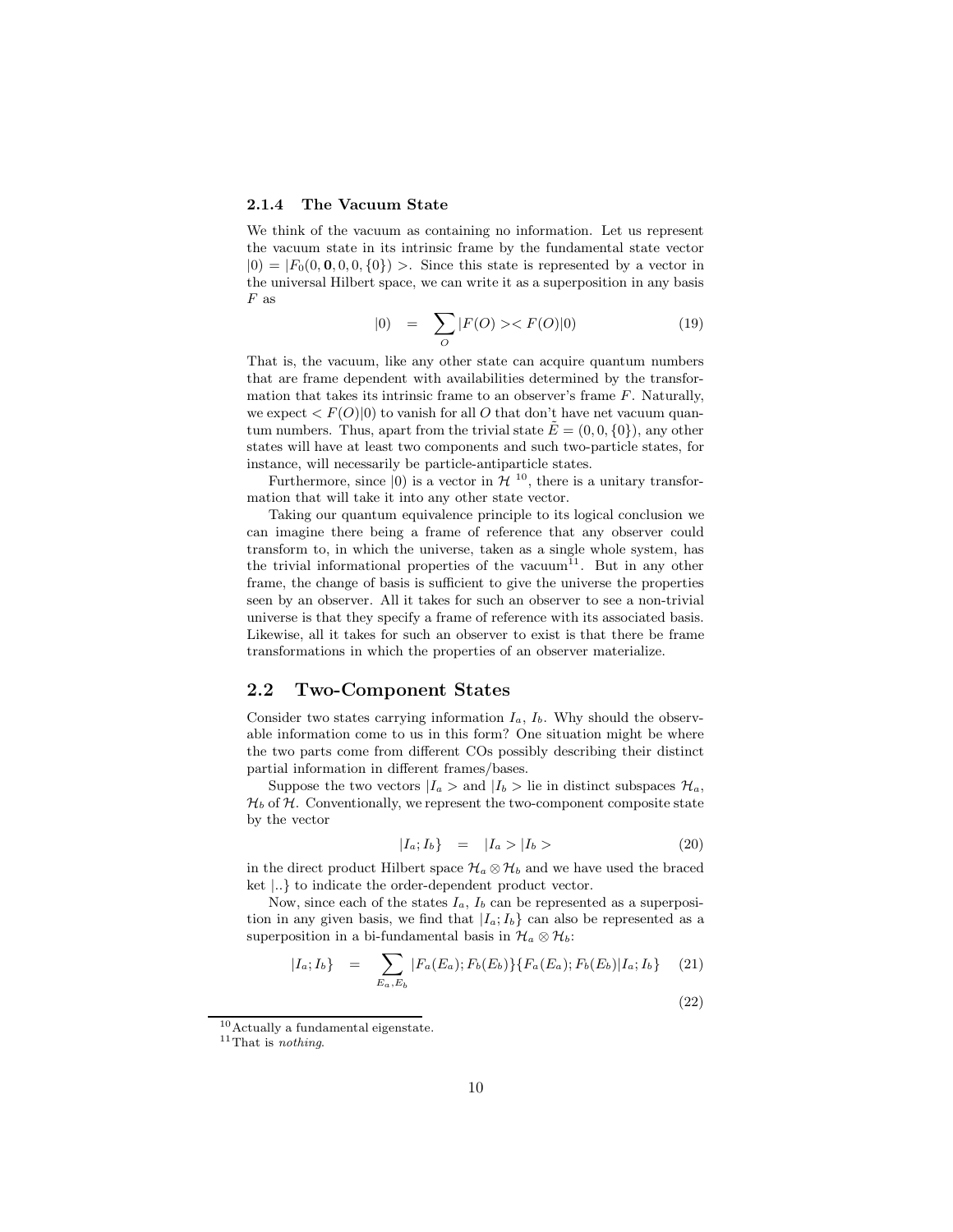where

where 
$$
|F_a(E_a); F_b(E_b)\}\ = |F_a(E_a) \rangle |F_b(E_b) \rangle
$$
 (23)

However, the ordering in 20, 21 and 23 is an artifice of our construction of the direct product space. We could equally well represent the the twocomponent state by

$$
|I_b; I_a\} = |I_b\rangle |I_a\rangle \tag{24}
$$

in the direct product Hilbert space  $\mathcal{H}_b \otimes \mathcal{H}_a$  with bi-fundamental basis  $|F_b(E_b); F_a(E_a)\rangle$ . Either case should give the same relative frequencies and so, if properly normalized, we must have that

$$
|\{F_a(E_a); F_b(E_b)|I_a; I_b\}| = |\{F_b(E_b); F_a(E_a)|I_b; I_a\}| \qquad (25)
$$

### 2.2.1 Order Independence

But we have demanded that the intrinsic information in a physical system be represented by a unique vector in  $H$  – regardless of how many fundamental components it has. In particular any ordering we introduce in listing that information is irrelevant. The net intrinsic information, which we can write symbolically as  $I = I_a + I_b$ , is then independent of the order in which we describe its separate components since the ordering is part of the basis choice just like any other choice of basis. Therefore, using our basis-independent prescription it must be represented in  $H$  by a unique vector  $|I>$  which must be both observer-independent and orderindependent.

We can write  $|I>$  in terms of a bi-fundamental basis in either ordering:

$$
|I\rangle = \sum_{E_a, E_b} |F_a(E_a); F_b(E_b)\rangle \langle F_a(E_a); F_b(E_b)|I\rangle
$$
  
= 
$$
\sum_{E_a, E_b} |F_b(E_b); F_a(E_a)\rangle \langle F_b(E_b); F_a(E_a)|I\rangle \qquad (26)
$$

where, again, uniqueness requires that the basis vectors must also be order-independent:

$$
|F_a(E_a); F_b(E_b) > = |F_b(E_b); F_a(E_a) > \tag{27}
$$

$$
\langle F_a(E_a); F_b(E_b)|I \rangle = \langle F_b(E_b); F_a(E_a)|I \rangle \tag{28}
$$

Equivalence with 21 then requires that the availabilities should give the same relative frequencies. Order-independence in  $H$  then requires

$$
\langle F_a(E_a); F_b(E_b) | I \rangle = \alpha [\{ F_a(E_a); F_b(E_b) | I_a; I_b \} + \{ F_b(E_b); F_a(E_a) | I_b; I_a \} ] \qquad (29)
$$

where  $\alpha$  is a normalizing scalar factor.

Instead of observing a two-component state in two separate frames of reference  $F_a$  and  $F_b$  we would normally consider a basis specified by a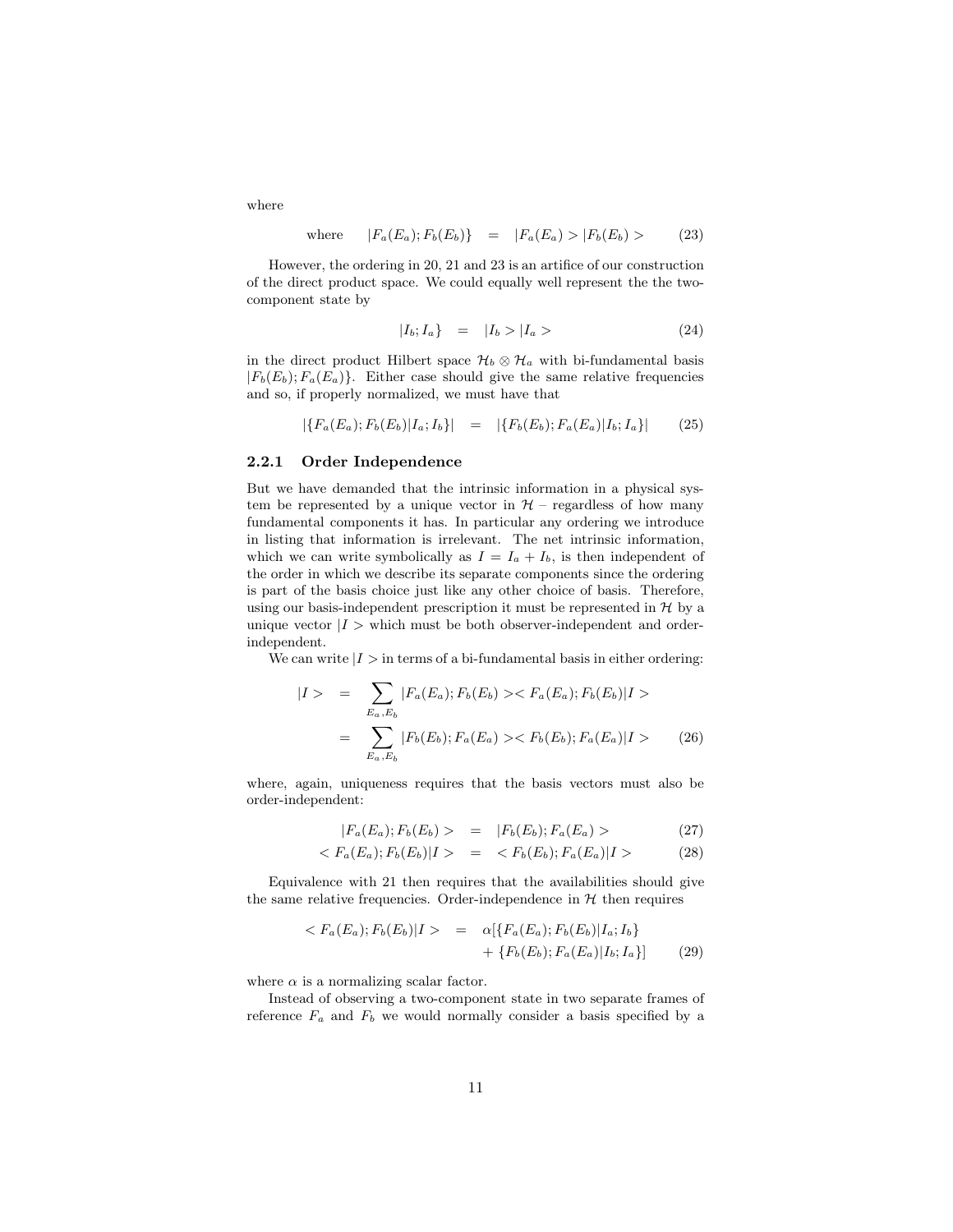single common frame of reference  $F$  for both states, so that

$$
|I\rangle = \sum_{E'_a, E'_b} |F(E'_a; E'_b)\rangle \langle F(E'_a; E'_b)|I\rangle
$$
  
= 
$$
\sum_{E_a, E_b, E'_a, E'_b} |F(E'_a; E'_b)\rangle \langle F(E'_a; E'_b)|F_a(E_a); F_b(E_b)\rangle
$$
  
< 
$$
\langle F_a(E_a); F_b(E_b)|I\rangle
$$
 (30)

so we must now consider the availability  $\langle F(E_a';E_b')|F_a(E_a);F_b(E_b) \rangle$ of the eigenstate  $E_a$ ;  $E_b$  in common frame F, given the eigenstates  $E_a$ ,  $E_b$ in frames  $F_a$ ,  $F_b$ , respectively.

Since a CM frame  $F_{CM}$  is a simple example of a common frame, we first seek a means to relate the two independent bases  $F_a$ ,  $F_b$  to  $F_{CM}$ . In this frame we must have  $\mathbf{p}'_a = \mathbf{p} = -\mathbf{p}'_b$ . We can treat this as a rest frame of the bi-fundamental system. Any other common frame can be obtained by transforming from  $F_{CM}$ .

We recall from 18 that the bases  $F_a$  and  $F_b$  are defined by the transformations  $F_a$  and  $F_b$ . It is easy to see that if we employ 17 to specify both bases by the same transformation  $F_a = F_b = W(p)$  we apparently obtain a common basis F with  $p_a = p_b = p$  but this cannot be a CM frame unless  $p = 0$ . Since any other physically accessible common frame should be accessible by transforming from a  $CM$  frame<sup>12</sup>, this tells us that we cannot obtain any non-trivial common frame by applying the same basis transformation to the separate intrinsic states. In other words, choosing the same transformation F for both states according to 15 will not, except in a trivial case such as  $F = W(0)$ , give us a common frame for both states.

Rather, following York $[12]$ , let us consider the case where the final  $z$ axis for both  $F_a$  and  $F_b$  is given by the vector **k** which bisects the angle 2θ between  $\hat{\mathbf{p}}_a$  and  $\hat{\mathbf{p}}_b$ . Then we can choose the final rotation  $R(\hat{\mathbf{p}})$  =  $R(z \rightarrow \hat{k})$  to be the same rotation by  $\theta$  about the y-axis (chosen to be perpendicular to the plane of  $\hat{\mathbf{p}}_a$  and  $\hat{\mathbf{p}}_b$ ) for both states. However these rotations necessarily require opposite  $x, y$ -axes. For example, if we choose  $y_a = \hat{p}_a \times \hat{p}_b$  then we must also choose  $y_b = \hat{p}_b \times \hat{p}_a = -y_a$  in order that the angle of rotation is  $\theta$  in both cases.

Thus to obtain a common frame, we must then rotate about k to take  $\mathbf{y}_b \to \mathbf{y}_a$  (or *vice versa*). That is, to transform  $E_b \to E'_b$  in a common energy-momentum frame  $F_a$ , for example, we must employ a rotation for  $\mathbf{p}_b \rightarrow \mathbf{p}_b^\prime$ :

$$
\hat{U}(\mathsf{W}_{\mathsf{a}}(\mathbf{p}'_{b})) = \hat{U}(\mathsf{R}_{\mathbf{k}}(\pm \pi))\hat{U}(\mathsf{W}_{\mathsf{b}}(\mathbf{p}_{b})) \tag{31}
$$

and  $R_{\mathbf{k}}(\pm \pi)$  is a rotation by either  $+\pi$  or  $-\pi$  about **k** and  $\mathbf{p}'_b$  is the momentum of b in frame  $F_a$ . As long as we make a consistent choice of **k** and the direction of rotation by  $\pi$  then 31 will uniquely specify the relation between  $F_a$  and  $F_b$ . Defining

$$
|F(E_a; E_b) \rangle = |F(E_a); F(E_b) \rangle \tag{32}
$$

 $12$  For example, this must be so if the bi-fundamental state is expressible as a superposition of single fundamental states that can be transformed to an intrinsic frame.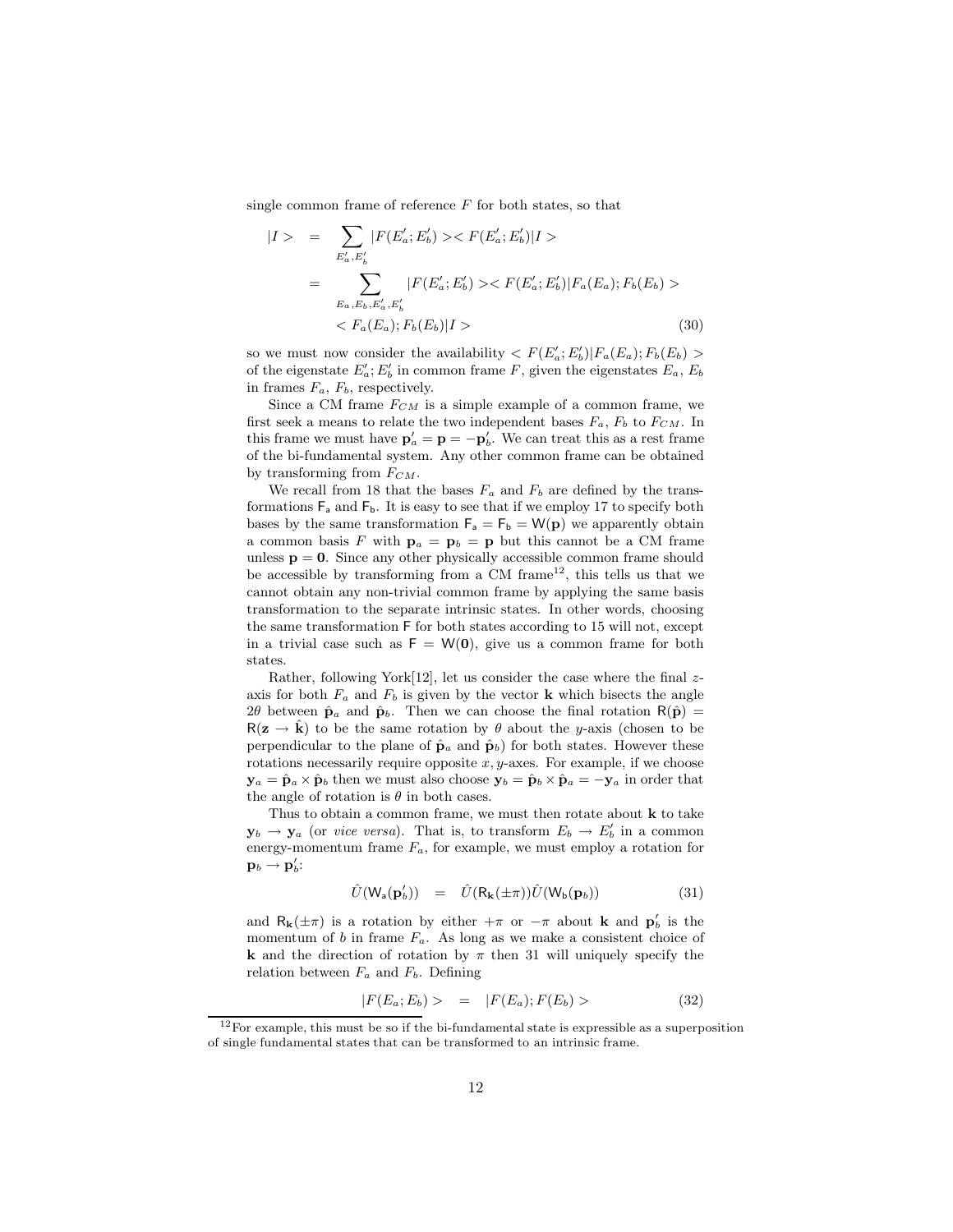

and employing 6 and 27 and choosing  $F$  to coincide with  $F_a$  we see that 31 allows us to write

$$
\langle F_a(E_a; E'_b) | F_a(E_a); F_b(E_b) \rangle = \langle F_a(E'_b) | F_b(E_b) \rangle
$$
  
= 
$$
U_{E_b', E_b}(\mathsf{R}_{\mathbf{k}}(n_b \pi))
$$
(33)

where  $n_b = \pm 1$  and we have

 $<\,$ 

$$
U_{E_b',E_b}(\mathbf{R_k}(n_b\pi)) = (-1)^{n_b\mu_b} \delta(e_b' - e_b) \delta(p_b' - p_b) \delta(\hat{\mathbf{p}}_b' - \bar{\mathbf{p}}_b) \delta_{\{q_b'\},\{q_b\}} \tag{34}
$$

and  $\bar{\mathbf{p}}_b$  is obtained from  $\hat{p}_b$  by the rotation. We notice the sign ambiguity in  $n_b$  leaves a sign ambiguity in  $U_{E_b',E_b}(F_a, F_b)$  for fundamental systems with half-integer  $s_b$ . Clearly, the unique specification of  $|F_a(E_a; E'_b)| >$ for such states then requires the unique specification of  $n<sub>b</sub>$ . In any other frame F,

$$
\langle F(E_a'; E_b') | F_a(E_a); F_b(E_b) \rangle = U_{E_a', E_a}(\mathsf{T}(F, F_a))
$$

$$
\sum_{E_b''} U_{E_b', E_b''}(\mathsf{T}(F, F_a)) U_{E_b'', E_b}(\mathsf{R}_{\mathbf{k}}(n_b \pi))
$$
(35)

and, by the same reasoning, we have the alternative expression

$$
F(E'_b; E'_a)|F_b(E_b); F_a(E_a) > = U_{E'_b, E_b}(\mathsf{T}(F, F_b))
$$

$$
\sum_{E''_a} U_{E'_a, E''_a}(\mathsf{T}(F, F_b)) U_{E''_a, E_a}(\mathsf{R}_{\mathbf{k}}(n_a \pi))
$$
(36)

and we see that – depending on how we choose  $n_a$  and  $n_b$  – there is the possibility of introducing an order-dependence in establishing the common frame state vector for states in which one or more of the fundamental states has half-integer spin. In order to regain order-independence and satisfy 32 and 27, so that

$$
|F(E_b; E_a) \rangle \equiv |F(E_a; E_b) \rangle \tag{37}
$$

we must demand the relationship

$$
\hat{U}(\mathsf{R}_{\mathbf{k}}(n_b \pi)) = \hat{U}(\mathsf{R}_{\mathbf{k}}(n_a \pi)^{-1}) \tag{38}
$$

$$
or \t n_a = -n_b \t (39)
$$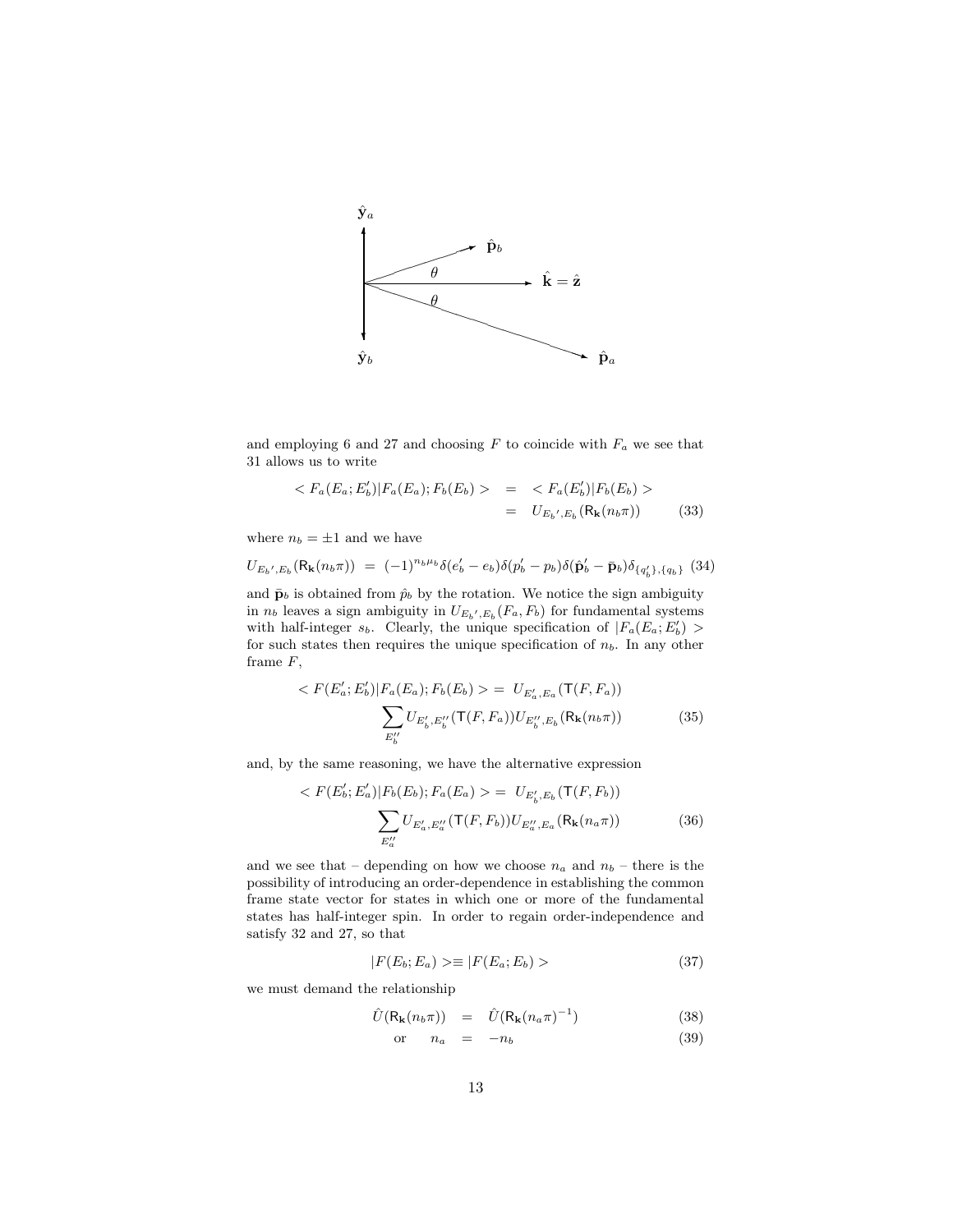#### 2.2.2 The Spin-Statistics Theorem

The symmetrization under re-ordering we have demanded in 26 and ?? may appear, at first sight, to fly in the face of the conventional expression of the spin-statistics theorem as anti-symmetrization of states of identical particles with half-integer spin. However, it should be noted that the familiar anti-symmetrized states are normally expressed assuming an implied common frame  $F_a = F_b = F$  and this requires us to recognize the geometric asymmetry as expressed in 35 and 36. It is easily seen then that, any possible order dependence in defining  $\langle F(E_a';E_b')|F_a(E_a);F_b(E_b)\rangle$ depends on how we choose the signs  $n_a$  and  $n_b$ .

The effects of these choices are discussed in fuller detail in [12]. In particular, our principle of invariance of intrinsic information leads to the spin-statistics theorem when properly expressed in terms of observables, rather than the misleading "symmetrization postulate". It was shown that the choice  $n_a = n_b = n$  results in the usual pair-wise anti-symmetrization for half-integer spin but violates the consistency rule of a unique state vector satisfying 37 for given intrinsic information that we demand for our  $H$ , whereas a consistent relationship between individual states, so that 38 holds, satisfies our order-independence requirement<sup>13</sup>.

#### 2.2.3 Interaction

Since bi-fundamental states are represented by vectors in  $H$ , they can be expressed as a superposition in a mono-fundamental basis:

$$
|F(E_a; E_b) > = \sum_E |\bar{F}(E) >< \bar{F}(E)|F(E_a; E_b) > \tag{40}
$$

The meaning of the availability here is then that  $| \langle \bar{F}(E) | F(E_a; E_b) \rangle |^2$ gives the relative frequency of the pair of fundamental eigenstates  $E_a$  and  $E_b$ , in the observer's bi-fundamental frame/basis  $F$ , being collectively observable as a mono-fundamental eigenstate  $E$  in the observer's monofundamental frame/basis  $\bar{F}$ . If  $\bar{U}(\mathsf{T}_{12}(F,\bar{F}))$  takes the mono-fundamental common basis F into a bi-fundamental basis  $\overline{F}$ , then we see that we have defined the scattering operator for the transition of the bi-fundamental state to the mono-fundamental state as:

$$
\hat{S}_{21} = \hat{U}(\mathsf{T}_{12}(F,\bar{F})) \quad \text{so that} \quad (41)
$$

$$
\langle F(E) | \hat{S}_{21} | F(E_a; E_b) \rangle = \langle \bar{F}(E) | F(E_a; E_b) \rangle \tag{42}
$$

(from the equivalency that  $T_{12}$  takes a bi-fundamental state  $E_a$ ,  $E_b$  into a single fundamental state  $E$ ). Likewise, if we write a fundamental state as a bi-fundamental superposition:

$$
|\bar{F}(E) > = \sum_{E_a, E_b} |F(E_a; E_b) >< F(E_a; E_b)|\bar{F}(E) > \tag{43}
$$

<sup>&</sup>lt;sup>13</sup>Note the corollary that supersymmetry is not permitted, since it would violate the order independence of our essential assumption of invariant intrinsic information unless we require that states of parallel momentum (and no CM frame) are permitted for identical supersymmetric partners.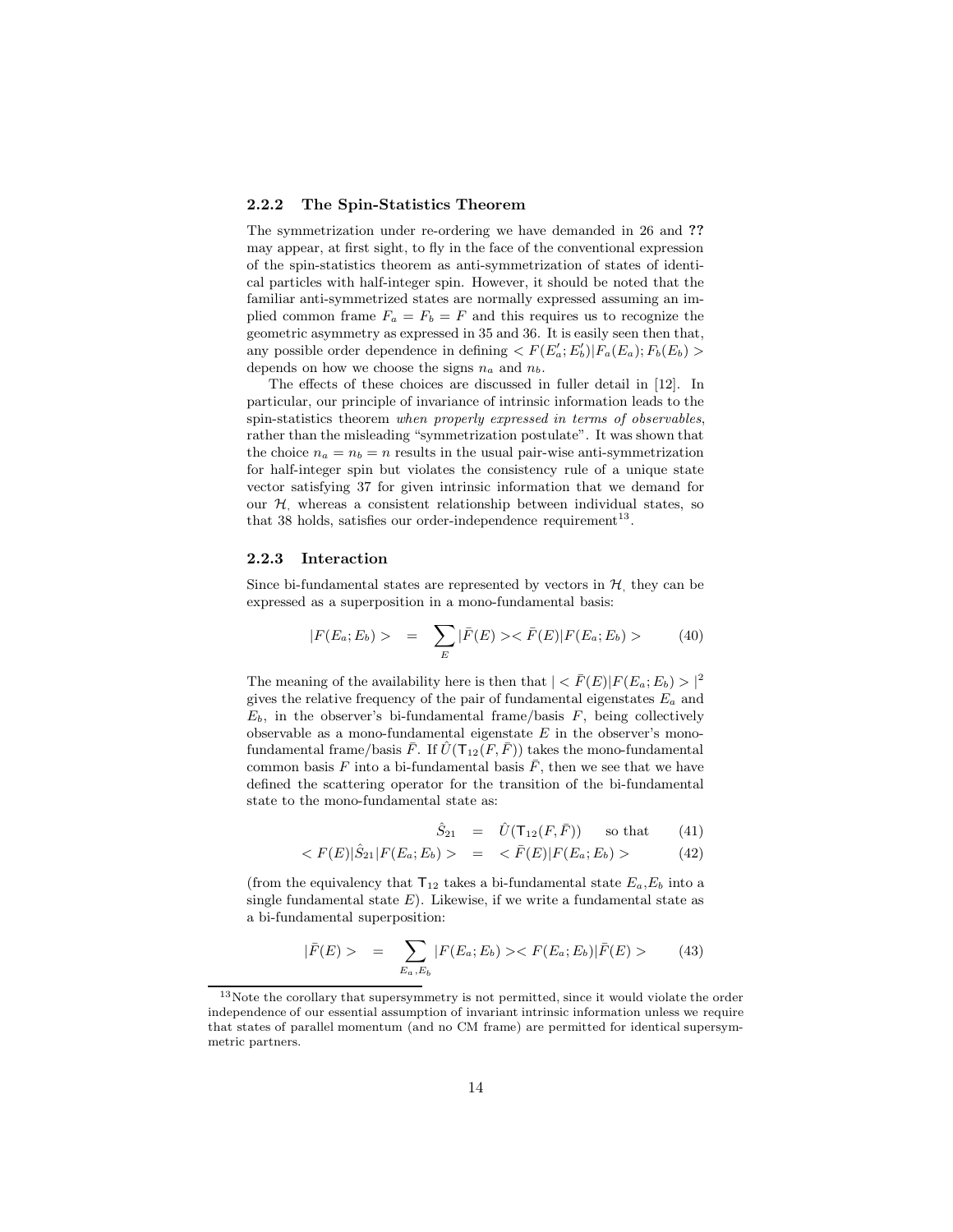then  $| \langle F(E_a; E_b) | \bar{F}(E) \rangle |^2$  is the relative frequency of a monofundamental state being observable as a bi-fundamental state – in other words it is the relative decay rate of  $E \to E_a + E_b$  in the frame F and again we have

$$
\langle F(E_a; E_b) | \hat{S}_{12} | F(E) \rangle = \langle F(E_a); F_b(E_b) | \bar{F}(E) \rangle
$$
  

$$
= \langle \bar{F}(E) | F(E_a; E_b) \rangle^*
$$
  

$$
\hat{S}_{12} = \hat{S}_{21}^{\dagger} = \hat{U}(T_{21}) = \hat{U}(T_{12}^{-1}) \quad (44)
$$

By extension,

$$
\langle F_{cd}(E_c; E_d) | F_{ab}(E_a; E_b) \rangle =
$$
  

$$
\sum_{E} \langle F_{cd}(E_c; E_d) | \bar{F}(E) \rangle \langle \bar{F}(E) | F_{ab}(E_a; E_b) \rangle
$$
 (45)

is the scattering amplitude for  $F_{ab}(E_a; E_b) \rightarrow F_{cd}(E_c; E_d)$  when properly normalized. We use the frame subscript to emphasize that the frame transformation we are describing is one in which the particle identities are transformed. We can write the scattering amplitude in the CO's frame  $F_{ab}$  employing a scattering operator:

$$
\langle F_{ab}(E_c; E_d) | \hat{S}_{22} | F_{ab}(E_a; E_b) \rangle = \langle F_{cd}(E_c; E_d) | F_{ab}(E_a; E_b) \rangle \tag{46}
$$

where the  $2 \rightarrow 2$  scattering operator now becomes

$$
\hat{S}_{22} = \hat{U}(\mathsf{T}_{22}(F_{cd}, F_{ab})) \tag{47}
$$

and is the interactive "frame" transformation equivalent to the state transformation  $E_a + E_b \rightarrow E_c + E_d$  and is clearly related to the intrinsic transformation  $\tilde{E}_a + \tilde{E}_b \rightarrow \tilde{E}_c + \tilde{E}_d$  accompanied by any associated space-time transformations to the energy/momentum/spin projections for each individual fundamental state that are required in creating common frames  $F_{ab}$  and  $F_{cd}$ .

We see from 45 that scattering amplitudes can be computed from the  $2 \rightarrow 1$  symmetrized vector couplings and these, in turn can be computed from the sum of the direct product (ordered) vector couplings. In general, any interaction  $n \to m$  can be computed in this way. The key to the dynamics of such quantum systems is then to determine the ordered vector couplings.

We might imagine, in principle, the case where for each i, the  $\{q_i\}$  are all vacuum numbers, then we should not expect them to show any effect on the scattering amplitude and dependency on the energies would then indicate in principle that this elastic scattering was purely gravitational in nature. Then 45 suggests that gravitation is not so much a distinct force but is integral to all interaction, its effect being weak except when energy contributes more significantly to availabilities than "charges".

# 3 Non-Physicality Of The Wave-Function

The picture we have outlined enables us to resolve many of the logical and philosophical problems that have bedevilled QM ever since the notion of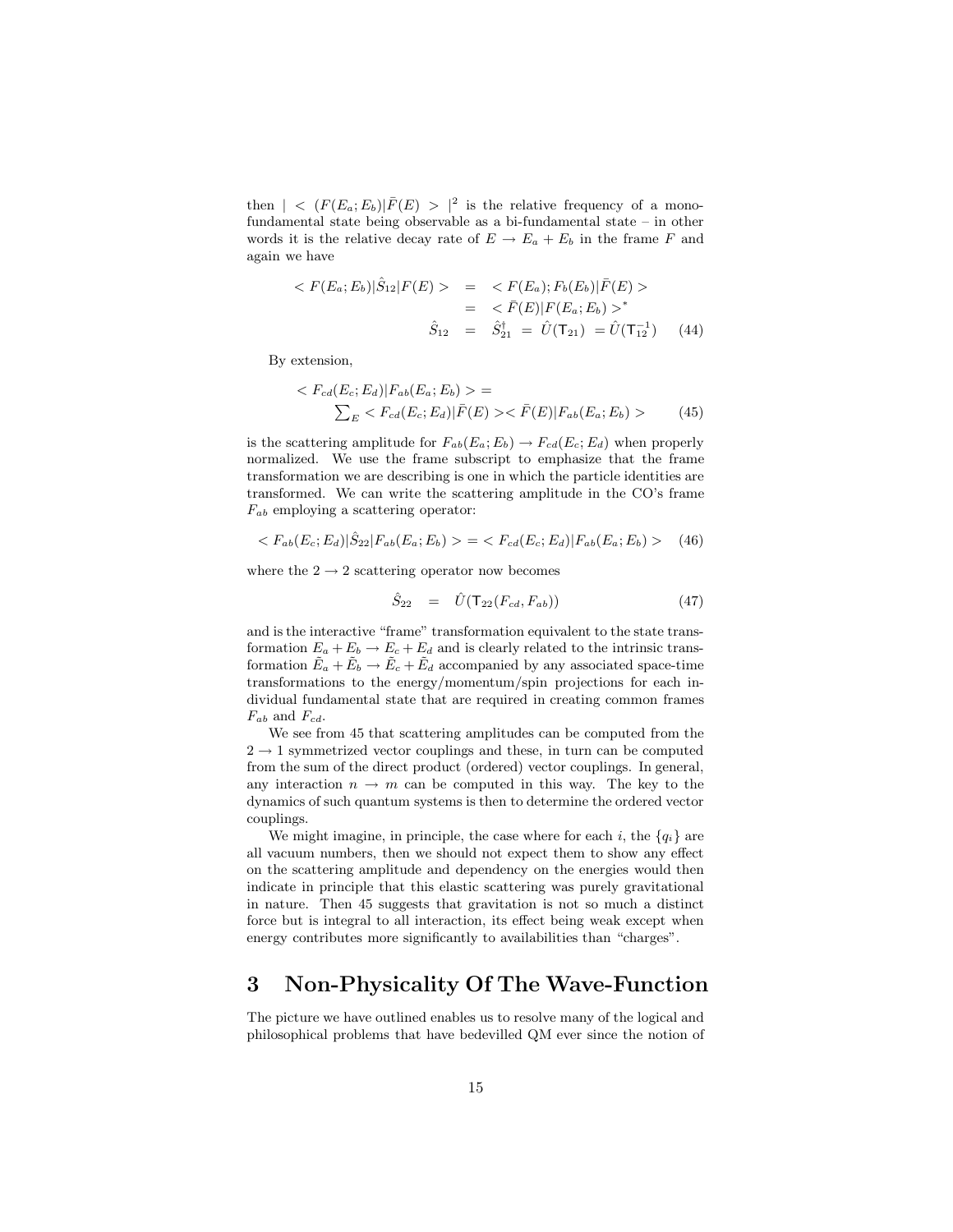a collapsing wave-function was first proposed. Wave-functions are mathematical forms that are posited to have a physical existence but collapse into a delta-function on measurement. This has led to a variety of problems concerning the role of the observer that are typically embodied in the concepts of either non-locality or violation of counterfactual definiteness, but, again we should point out, this only applies to space-time observers as only such observers have a space-time context. In our picture, reality is separated from a space-time context and embodied in intrinsic frameindependent information and the uncertainty implicit in the wave-function exists only because of the observer's lack of information; not because of any supposed uncertainty in physical reality.

Bell's theorem and the experimental observation of non-local entanglement is one of many examples of where the quantum debate is carried out. Two common others are the double-slit experiment and the Schrödinger's cat thought experiment. We shall explain all three of these in our picture of reality and its observers with the key explanatory factor that the intrinsic state of a system is definite and it is the observer's selection of a frame of reference (basis) in which to detect the state that is seen by the observer as triggering the "collapse of the wave-function" into a framedependent description. But since this frame selection takes place when the apparatus is set up, then the "collapse" takes place on set-up which, in general, will be well before the eventual state detection even though the result of this "collapse" may be unknown to any observer. There is no sense in which the actual system state, as opposed to any observer's knowledge of that state, is uncertain.

### 3.1 Non-local Entanglement

To illustrate this phenomenon in as simple a way as we can, let us consider a simple exposition of the experiment envisioned by Bell and experimentally tested on microscopic quantum systems. However, we shall do so by first describing a simple and familiar classical analogy.

A person takes a pair of gloves and puts each in a separate box and sends them off to opposite sides of the world. Someone opens the boxes as they are received. The sender knows which glove they put into each box, so which glove is in which box is communicable information. One receiver sees a right glove and, if they also know the partial information of a pair having been sent, will instantly know that someone else has been sent a left glove without there having to be any superluminal communication across the world. But, even if they didn't know about the initial pair, that partial information could be conveyed to them later. Likewise the complete information concerning which glove was placed in their box could be later communicated by the sender. Clearly any later information received from the sender cannot change the fact that they received the right glove and, if nature is logical (and non-deceitful), must confirm that it was a right glove that was put in the box they received.

Now let us consider the quantum entanglement case using entangled microscopic particles to substitute for gloves and ask what else is different. In the picture we have described here, the only significant difference is that there was no independent observer capable of knowing which par-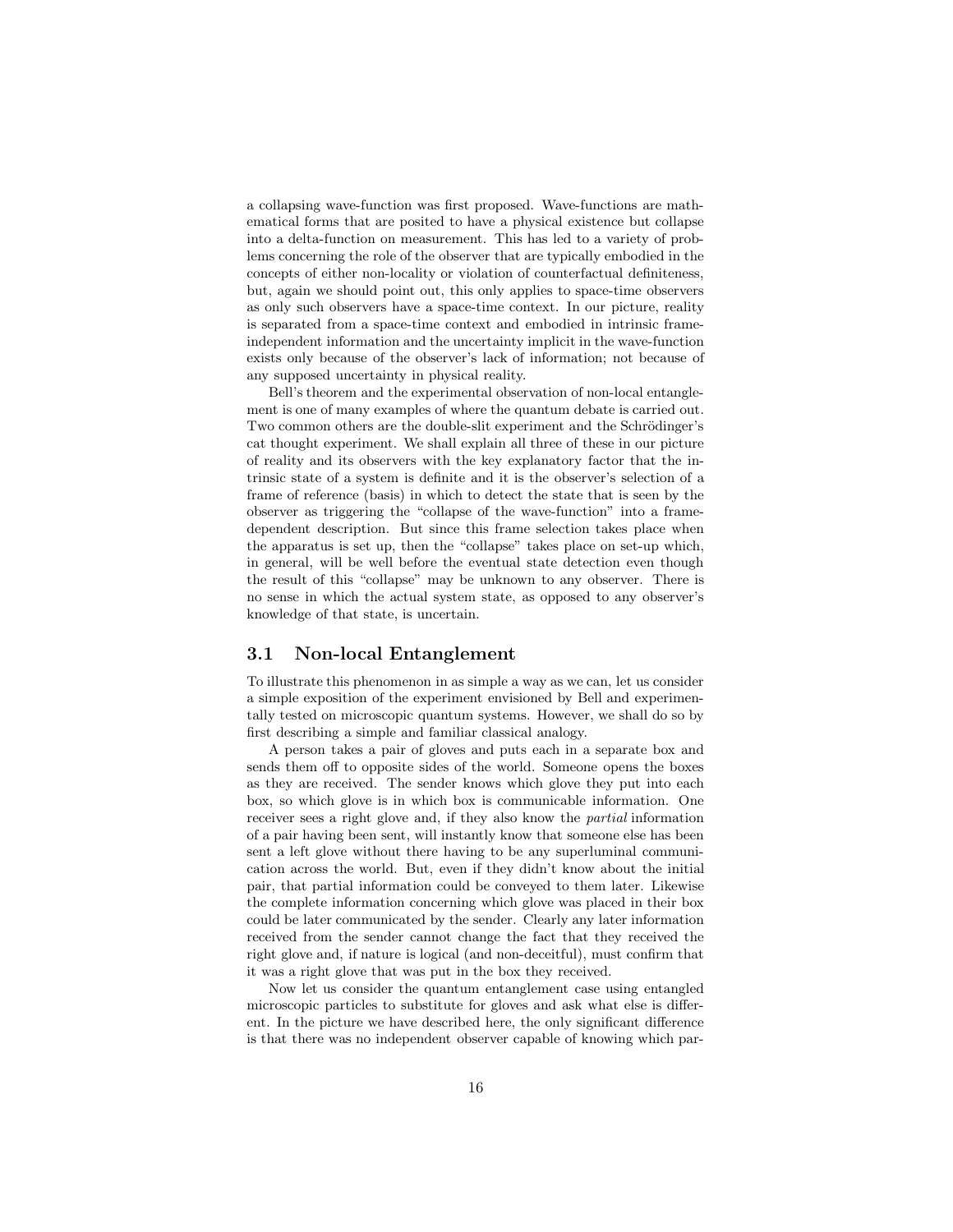ticle was sent where when the quantum particles were emitted because the experiment was set up that way. The only information available was that an entangled pair was emitted. So there was no knowledge available to communicate to the recipient of the "right" particle that they should have indeed received a "right" particle, whether before or after they received it. The only information potentially available that could be later confirmed was the partial information that a pair of entangled particles was emitted (and would be later detected in the state it was despatched) and that information is incomplete because it entails uncertainty as to which particle was sent where. This uncertainty implies a superposition as seen by the potential observer even though the particle state is definite <sup>14</sup> because it is unknown to every other physical system except the particle itself. An alternative way of looking at this, perhaps easier to understand, is that the observer already knows which,  $if any$ , state will be detected because it is specified by the nature of the detector<sup>15</sup> and particles not in that state will simply not be detected. The uncertainty, in effect, then lies not with the observer, but with the ability of the observer's apparatus to detect the state.

In both cases, the glove/particle was always "right" and in both cases the recipient did not know that until they received it (or could only receive "right" particles). But, in the classical case, there was corroborative information available from the sender (whether transmitted or not) to confirm that they had sent a right glove whereas, in the quantum case, there was no information available from any source other than direct observation by a recipient to confirm that the particle had been emitted in a "right" state. Hence, in the quantum case, there was never any available information concerning which recipient was to receive which particle until one recipient detected a particle. But if the state had been observed at production, then a potential future observer would still assume a superposition unless and until they were informed otherwise. Indeed one can always imagine a secret observer at production who had already "collapsed" the wavefunction but kept that information to themselves. Thus we can always treat the system as though the "collapse" had taken place immediately and it was just a matter of the future observer confirming the collapsed state. In this way we can divorce the "collapse" from actual observation and eliminate the problem of supposed superluminal communication.

Only the composite state that entangled the particles was knowable to the future observer unless and until a unique state is detected and this is why the particles, prior to observation, can only be described by such an observer as superpositions no matter how definite their potentially observable eigenstates. Nevertheless, it is necessary for only one recipient to observe their particle in order that the state of the other is known and communicable and therefore uniquely indicates the state of the other whether or not it is separately and directly observed and without any superluminal communication. Clearly, just as with the gloves, any such

 $^{14}\rm{But}$  the particle itself is the only entity which carries the intrinsic information specifying its precise state.

 $15$ Of course, multiple detectors can specify multiple detectable states but, ultimately, to determine a unique state requires unique detection.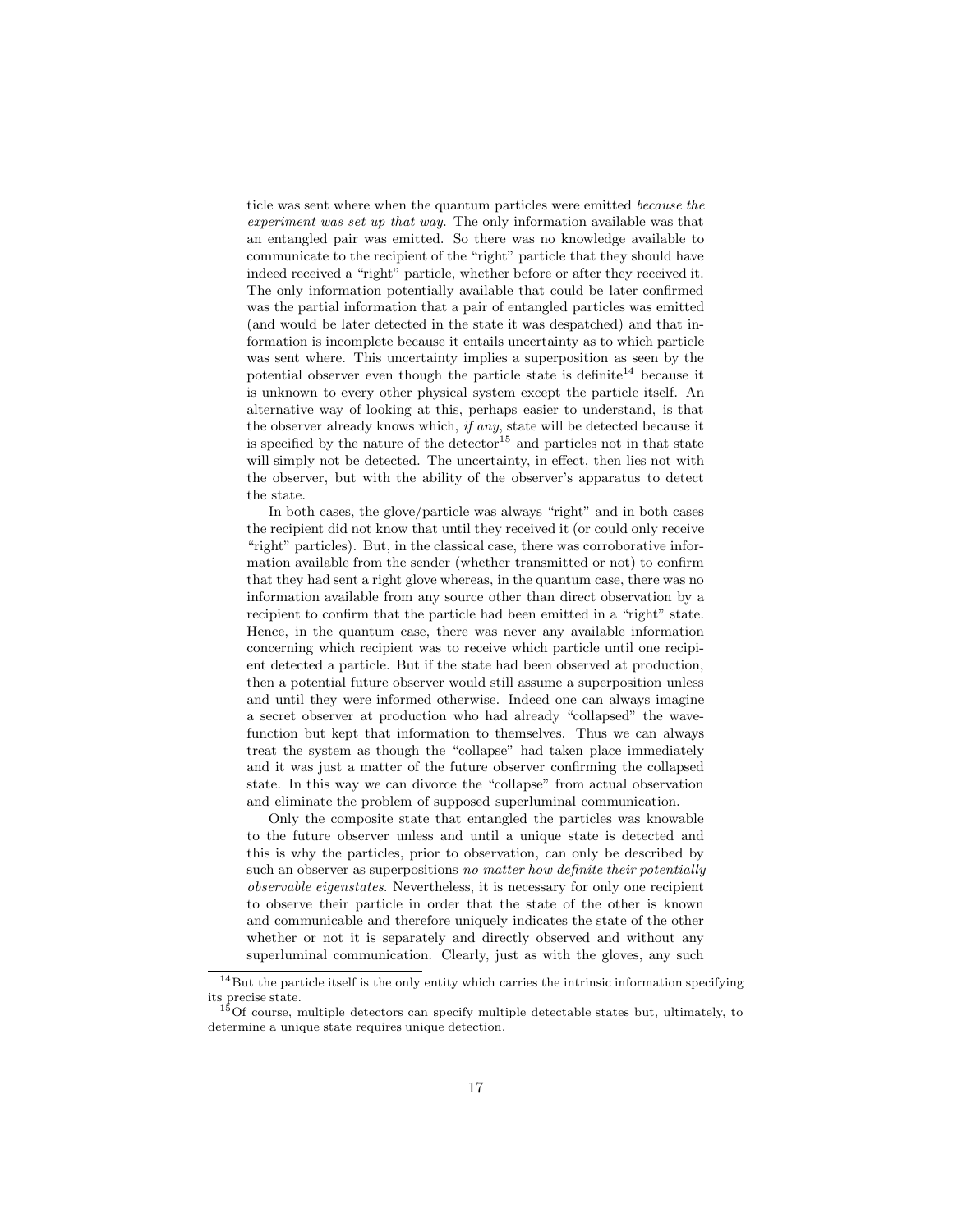direct observation of the other particle must give that unique result even if the other observer doesn't know what that state is – and therefore continues to represent it as a superposition – until it is directly observed or communicated. The violation of counterfactual definiteness and "collapse of the wave-function" are constructions of the space-time apparatus not properties of the entangled particles.

Likewise, it should be obvious from this example that, if quantum events take place in states that encapsulate all intrinsic information and that encapsulated information is frame-independent as we have suggested, then we can always assign a rest, even an intrinsic, frame to describe that state. So even in the classical space-time picture all interaction can be seen as local and intrinsic and the non-locality of continued entanglement does not in any way imply non-local interaction; it merely says that the entangled states seem spatially separate when observed in a common space-time frame as separate components of the encapsulating informational state.

### 3.2 Double Slits

We consider an idealized double-slit experiment with infinitely narrow slits. Contrary to the conventional viewpoint in which the space-time wave-function is considered to be a physical property of the particles, we claim that particles (that in principle could be seen by an observer to pass through a given slit) are produced in definite intrinsic states which specify which slit the particle will pass because the experimental set-up requires that the particle pass through one slit or the other. Those which do not pass through a slit do not reach the screen. If there were only one slit then a screen observer would also know the slit state of the produced particle.

In the case of two or more sufficiently narrow slits, each particle produced is selected to pass through a single slit and is therefore in a single slit eigenstate. The imposition of the double slit apparatus therefore selects the available intrinsic states independently of a future observer knowing which particle was selected to pass through which slit and particles which do not exist in a single slit eigenstate are deselected by the experimental setup which demands that a slit basis be used. However these intrinsic states possess no space-time information (other than that implicit in the slit location). The screen observer knows only that the particles it will detect exist in slit superpositions and it interprets these superpositions as a wave-function consisting of a sum of space-time delta-functions defining the two possible trajectories.

Now consider the case that the slits have finite width. Simply identifying the slit is not sufficient to specify the state of a produced particle. However, we can still divide the Hilbert space into two parts, one part representing the available states for each slit. The observer now interprets the slit superposition as a wave-function that is a sum of two wave packets smeared out according to the width of the slits.

Once again, it is the experimental setup that selects particles to pass through a given slit; but which slit is not ever determinable by the observer unless they observe each particle separately at the slit. Without doing so, their information will always be that of the slit superposition and seen at the screen as the interference of two wave packets. The in-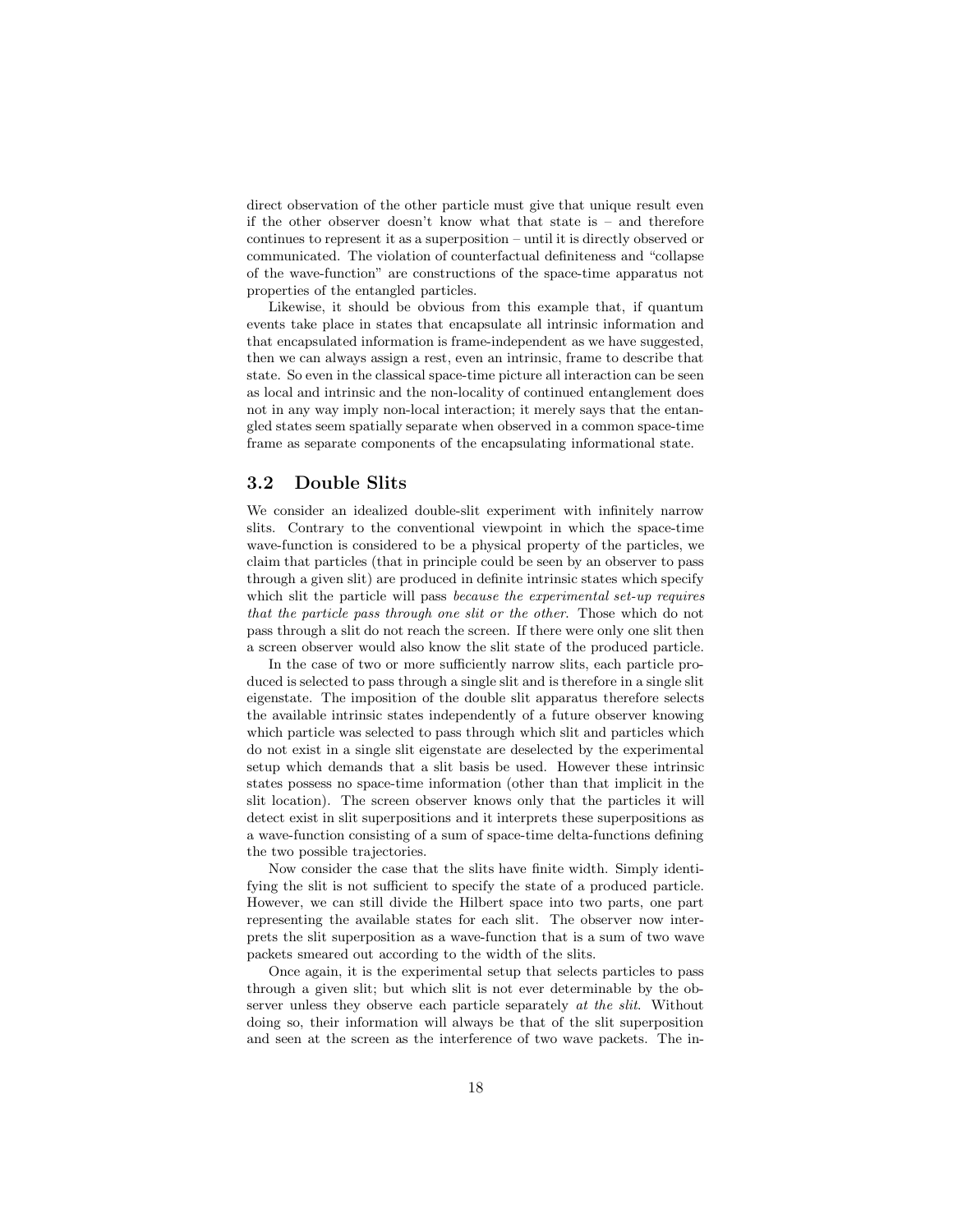terference pattern is then simply the probability distribution determined by the probabilities of the particle being emitted in a state that enables it to pass through either of the slits and being scattered from the slit in a determinate fashion according to its trajectory. Once again we see that the "collapse of the wave-function" really takes place at emission not at detection and is determined by the availabilities of the possible trajectories (when projected into the space-time frame of the apparatus) given the emission system.

### 3.3 Schrödinger's Cat

Schrödinger's cat is conventionally claimed to be in an indeterminate physical state neither definitely alive nor definitely dead, but in a superposition of alive and dead computable as a time-dependent wave-function. What this superposition means physically before the box is opened is never explained. Only the probability of the cat being found alive or dead when the box is opened is explained and, indeed, that is the key property for an observer outside the box before it is opened.

But an observer inside the box, immune to the poison, could see at any time whether the poison was released and the cat was alive or dead. In our picture, however, because the box is closed, such an internal observer sees only the space-time environment inside the box – including the cat and the poison – and cannot communicate with any external observer. Both observers see that a cat is put into the box alive and both know the state of the cat when the box is opened. The information available to the external observer is a superposition of alive and dead states (with relative availabilities being dependent on the time), but the internal observer, able to see whether the cat remains alive until either the box is opened or the poison is released and the cat is killed whereupon it remains in a dead state until the box is opened, knows the state of the cat as an eigenstate, either alive or dead, at all times.

But when the box is opened, the external observer must agree with the internal observer on the state of the cat. Furthermore, if the external observer waited long enough to be reasonably sure the cat was dead, any internal observer could then inform the external observer (with a synchronized clock) of the precise time at which the cat expired.

Since the experience of the external observer does not depend in any way on the presence or absence of an internal observer<sup>16</sup>, we can conclude that the cat is always in a definite state, but an external observer does not know that state until they open the box. Once again we see that the violation of counterfactual definiteness implicit in Schrödinger's thought experiment is a property of the observer's ignorance only and not a property of the cat.

 $16$ In fact the cat itself could be described as an internal observer that communicates its state when the box is opened and might even communicate the time of its expiration to a skilled pathologist.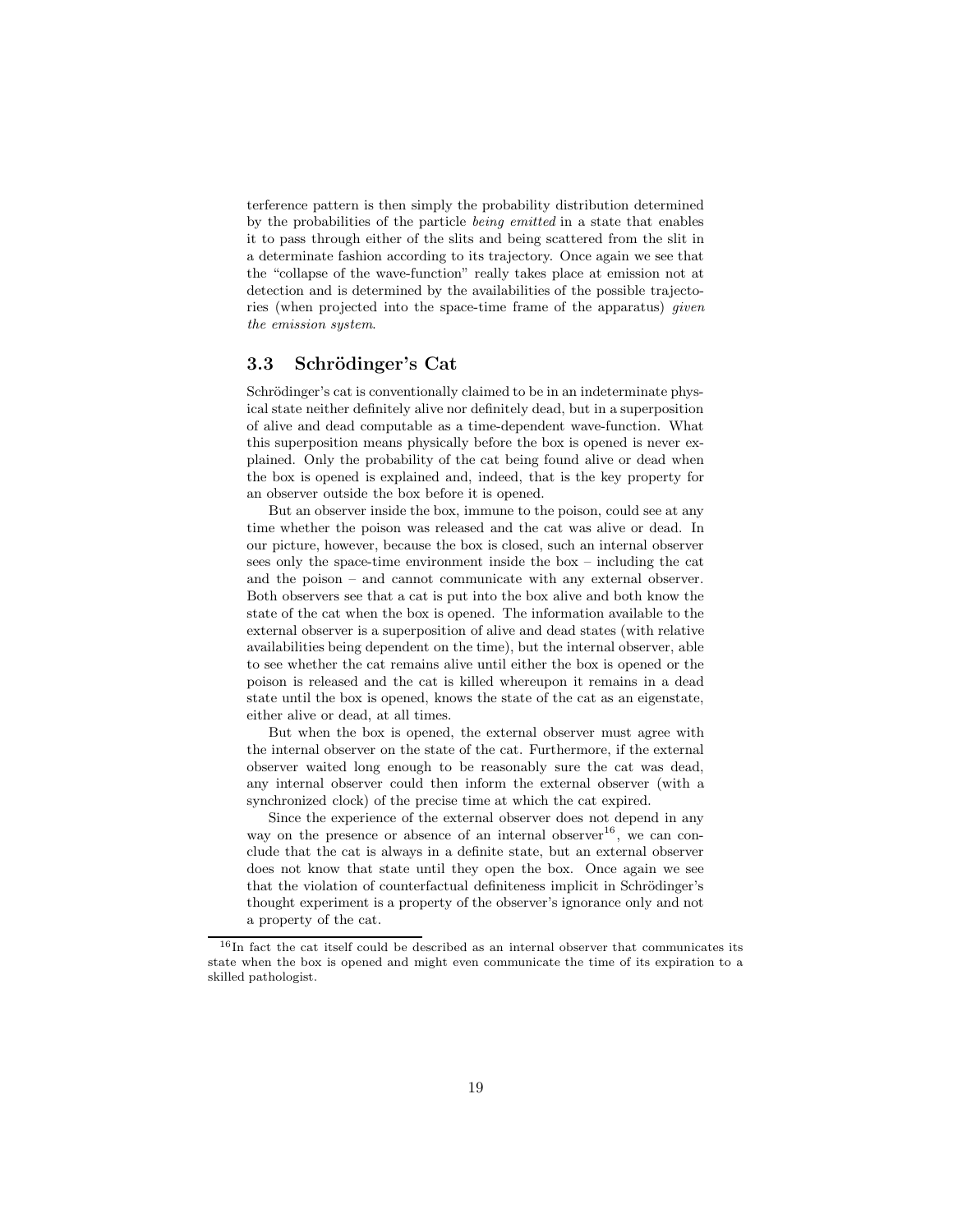# 4 Classical And Quantum Probability

Classical probability is always associated with frequency counting. Theoretically it is defined to be the appropriately normalized mathematical encoding that exactly equals the relative frequency to which an infinite number of samples will converge. However, any other mathematical encoding that enables the unique computation of such a theoretical quantity also serves as a probability encoding of the asymptotic frequency ratio.

The utility of the superposition in describing the uncertainty concerning unavailable information comes from the Hilbert space description of physical states. Its utility in computing the probability encoding of the statistical observer counting frequencies is purely a convenient translation for the frequency counter.

However, the interpretation of the availability  $\langle F(O)|I\rangle$  as the "probability amplitude" of the observer's superposition with information I to be observed in the state O in frame  $F$ , as a means to compute a relative statistical frequency is not merely a mathematical trick but a genuine statement of a probability encoding at the real physical level of individual systems being observed in a specific eigenstate. It is a reflection of the probability of a particular state given the available information. An example would be the decay of a physical system in a definite fundamental state to component systems also in fundamental states. The individual amplitudes of the possible resulting states expressed as a composite superposition are real physical descriptions of the availability of a transitional state and if it were not for the unfortunate fact that the term "probability" has been ineluctably associated with frequency counting we could call them *quantum probabilities*. In deference to this unfortunate tradition we have instead called them *availabilities*.

Our purpose here is not to obscure the distinction between statistical probability and informational availability with a mere philosophical argument but to emphasize that the informational availability is just as valid a concept of probability as statistical frequency and one that is more appropriate to the description of quantum-level interaction. In fact, informational availability is physically more meaningful than statistical frequency because it is able to exactly describe a single quantum system at a level prior to observation, whereas statistical frequency requires a large number of observed samples to even be meaningful as an approximation.

# 5 Summary

We have proposed that physical states encapsulate frame-independent intrinsic information that is expressed in terms of observable properties by an observer that chooses a specific frame of reference. We have argued that all such states can be represented by a universal Hilbert space in which the choice of frame specifies a basis set and that a frame transformation is equivalent to a change of basis. We have shown how the interaction of systems that appear to an observer to be separate can be expressed in terms of a change of basis within that Hilbert space. In this way we have opened up quantum scattering theory to a means of accommodating